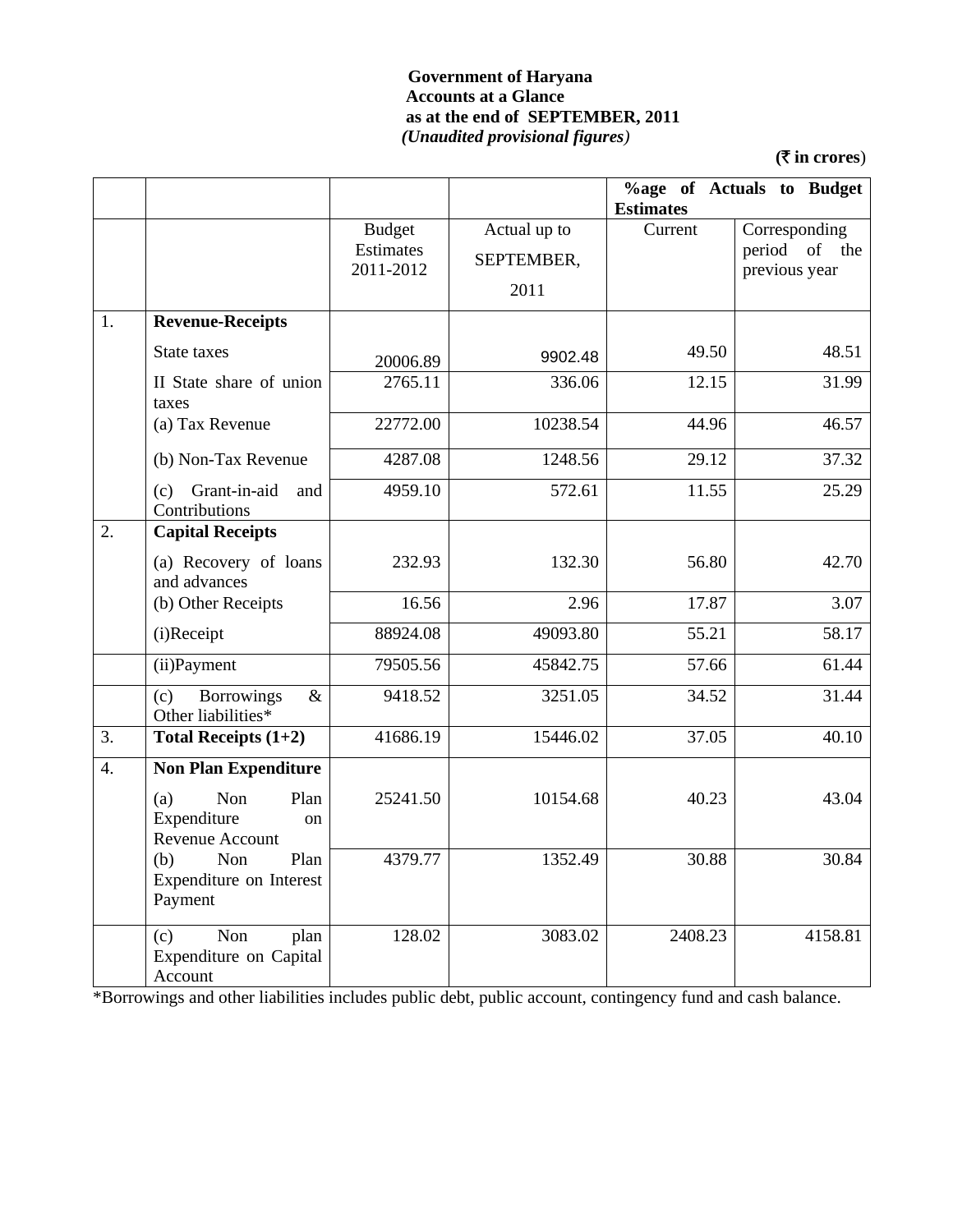| 5. | <b>Plan Expenditure</b>       |            |            |       |       |  |
|----|-------------------------------|------------|------------|-------|-------|--|
|    |                               |            |            |       |       |  |
|    | (a) Plan Expenditure on       | 10463.41   | 2086.55    | 19.94 | 26.42 |  |
|    | Revenue Account               |            |            |       |       |  |
|    | (b) Plan Expenditure on       | 5853.26    | 121.77     | 2.08  | 13.99 |  |
|    | Capital Account               |            |            |       |       |  |
| 6. | <b>Total Expenditure</b>      |            |            |       |       |  |
|    | $[4(a)+(c)+5)$                | 41686.19   | 15446.03   | 37.05 | 40.10 |  |
|    | (a) Revenue                   | 35704.91   | 12241.23   | 34.28 | 39.08 |  |
|    | Expenditure                   |            |            |       |       |  |
|    | (b)<br>Capital                | 5981.28    | 3204.79    | 53.58 | 45.75 |  |
|    | Expenditure*                  |            |            |       |       |  |
| 7  | Surplus/<br><b>Revenue</b>    | $-3686.73$ | $-181.53$  | 4.92  | 13.40 |  |
|    | Deficit $[1-6(a)]$            |            |            |       |       |  |
| 8. | <b>Fiscal Surplus Deficit</b> |            |            |       |       |  |
|    | ${1+2(a)+2(b)-(6)}$           | -9418.52   | $-3251.05$ | 34.52 | 31.44 |  |
|    |                               |            |            |       |       |  |

\*Expenditure on Capital Account consists of Capital Expenditure (₹2554.40 crore) and Loans an Advances disbursed (₹382.21 crore).

|  |  |  |  |  | Monthly Accounts Exclusion details for the month of SEPTEMBER, 2011 |  |
|--|--|--|--|--|---------------------------------------------------------------------|--|
|--|--|--|--|--|---------------------------------------------------------------------|--|

| <b>Source</b>                           |                                | Due                             |                                | <b>Received</b>                 |                       | <b>Excluded due to</b> |               |  |
|-----------------------------------------|--------------------------------|---------------------------------|--------------------------------|---------------------------------|-----------------------|------------------------|---------------|--|
|                                         | <b>Current</b><br><b>Month</b> | <b>Previous</b><br><b>Month</b> | <b>Current</b><br><b>Month</b> | <b>Previous</b><br><b>Month</b> | <b>Non</b><br>Receipt | Late<br><b>Receipt</b> | <b>Others</b> |  |
| Treasury/PAO                            | 22                             |                                 | 22                             |                                 | $\blacksquare$        | ۰                      |               |  |
| <b>Public Works</b><br><b>Divisions</b> | 200                            |                                 | 200                            |                                 | ۰                     | ۰                      |               |  |
| <b>Forest Division</b>                  | 58                             |                                 | 58                             | ۰.                              | ۰                     | ۰                      |               |  |
| Others                                  |                                |                                 |                                |                                 |                       |                        |               |  |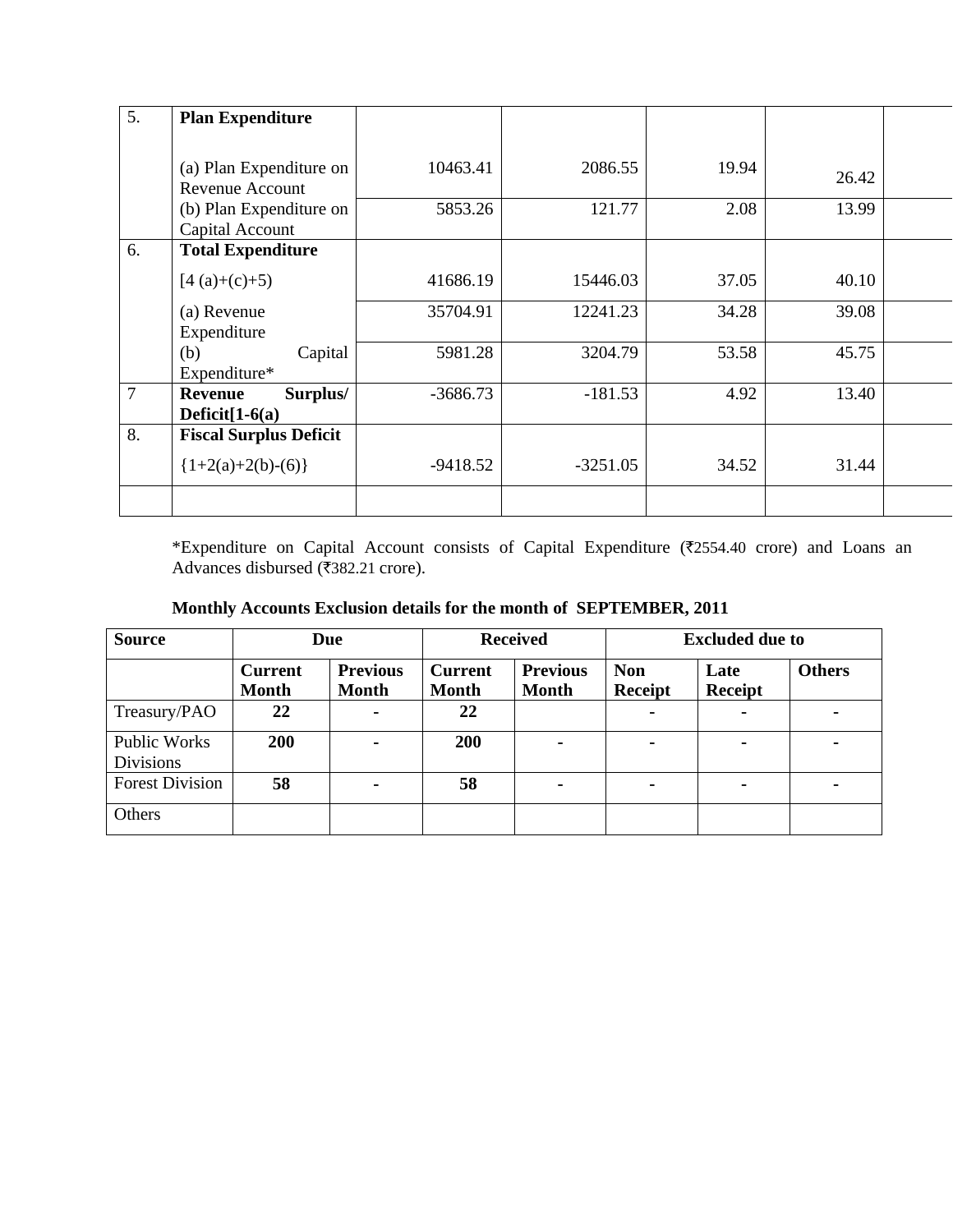#### **Monthly Trend (Format of the Progressive Figures) REVENUE RECEIPTS (TAX REVENUE) (Refer to Item No. I (a) of Monthly Accounts at a Glance)**

 **(**`**in crores)** 

| <b>Months</b>                 | 2011-2012      |                    | 2010-2011      |                    |
|-------------------------------|----------------|--------------------|----------------|--------------------|
|                               | <b>Monthly</b> | <b>Progressive</b> | <b>Monthly</b> | <b>Progressive</b> |
| <b>April</b>                  | 1748.08        | 1748.07            | 577.70         | 577.70             |
| <b>May</b>                    | 2026.97        | 3775.04            | 2393.02        | 2970.72            |
| June                          | 1402.51        | 5117.55            | 1277.85        | 4248.57            |
| July                          | 1793.11        | 6910.66            | 1591.45        | 5840.02            |
| <b>August</b>                 | 2055.88        | 8966.54            | 1706.62        | 7546.64            |
| <b>September</b>              | 1272           | 10238.54           | 1144.28        | 8690.92            |
| <b>October</b>                |                |                    | 1473.75        | 10164.67           |
| <b>November</b>               |                |                    | 1549.97        | 11714.64           |
| <b>December</b>               |                |                    | 1595.52        | 13310.16           |
| <b>January</b>                |                |                    | 1491.09        | 14801.25           |
| <b>February</b>               |                |                    | 1710.95        | 16512.20           |
| <b>March</b><br>(Preliminary) |                |                    | 2477.82        | 18990.02           |

**Note:-** As the details of excluded accounts are not likely to be the same for the current and corresponding periods, the comparison will be indicative only. For details of excluded accounts, reference to accounts at a Glance is invited.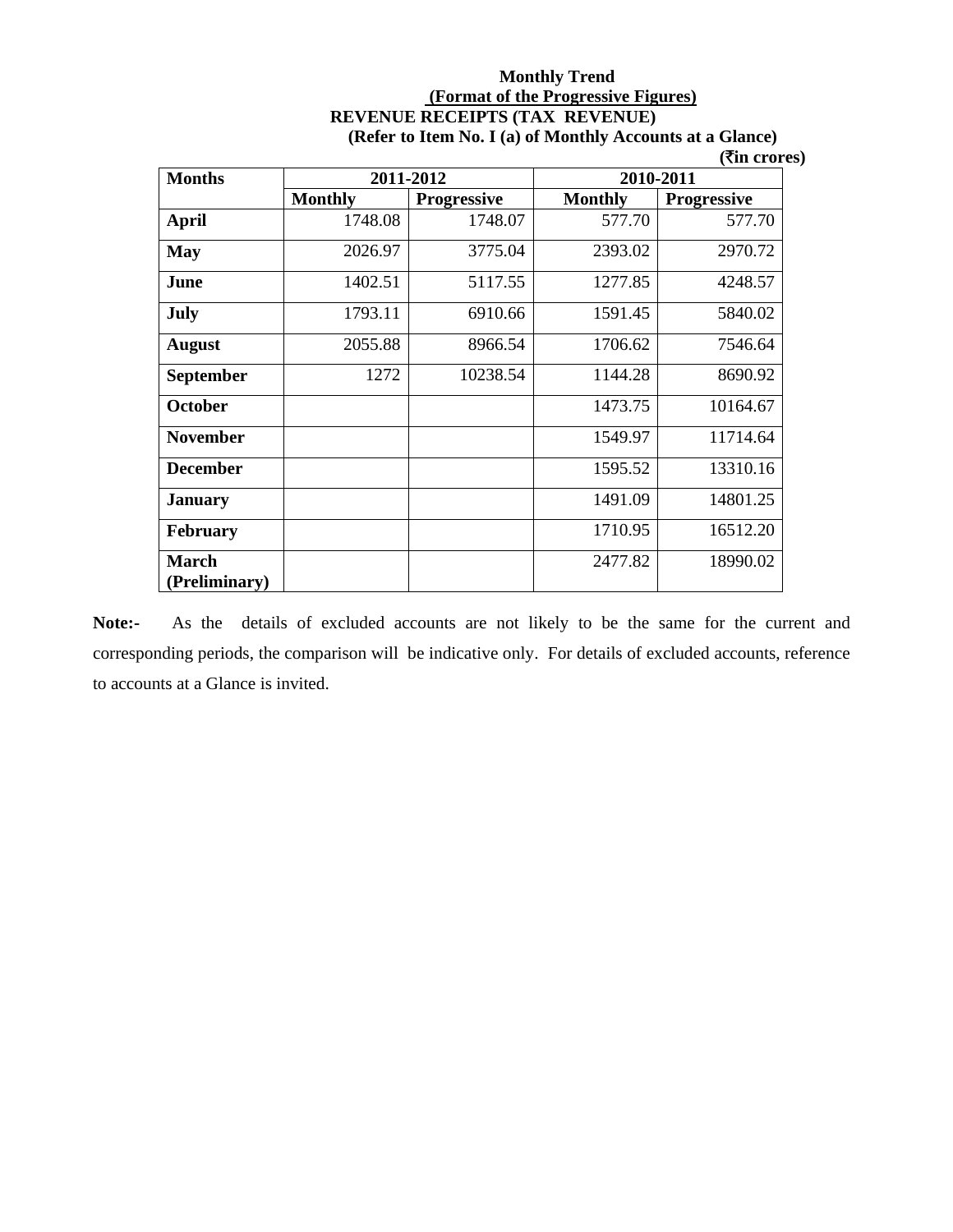#### **Monthly Trend (Format of the Progressive Figures) Tax Revenue (State Taxes) (Refer to Item No. 1 a (I) of Monthly Accounts at a Glance)**

 **(**`**in crores)** 

| <b>Months</b>                 |                | 2011-2012          | 2010-2011      |                    |  |
|-------------------------------|----------------|--------------------|----------------|--------------------|--|
|                               | <b>Monthly</b> | <b>Progressive</b> | <b>Monthly</b> | <b>Progressive</b> |  |
| <b>April</b>                  | 1689.13        | 1689.13            | 577.70         | 577.70             |  |
| <b>May</b>                    | 2026.97        | 3716.10            | 2392.02        | 2970.72            |  |
| June                          | 1342.51        | 5058.61            | 1219.75        | 4190.47            |  |
| July                          | 1852.05        | 6910.66            | 1336.37        | 5526.84            |  |
| <b>August</b>                 | 1858.38        | 8769.04            | 1455.91        | 6982.75            |  |
| <b>September</b>              | 1133.44        | 9902.48            | 1006.46        | 7989.21            |  |
| <b>October</b>                |                |                    | 1310.37        | 9299.58            |  |
| <b>November</b>               |                |                    | 1462.82        | 10762.40           |  |
| <b>December</b>               |                |                    | 1294.32        | 12056.72           |  |
| <b>January</b>                |                |                    | 1327.71        | 13384.43           |  |
| <b>February</b>               |                |                    | 1515.03        | 14899.46           |  |
| <b>March</b><br>(Preliminary) |                |                    | 1362.86        | 16262.32           |  |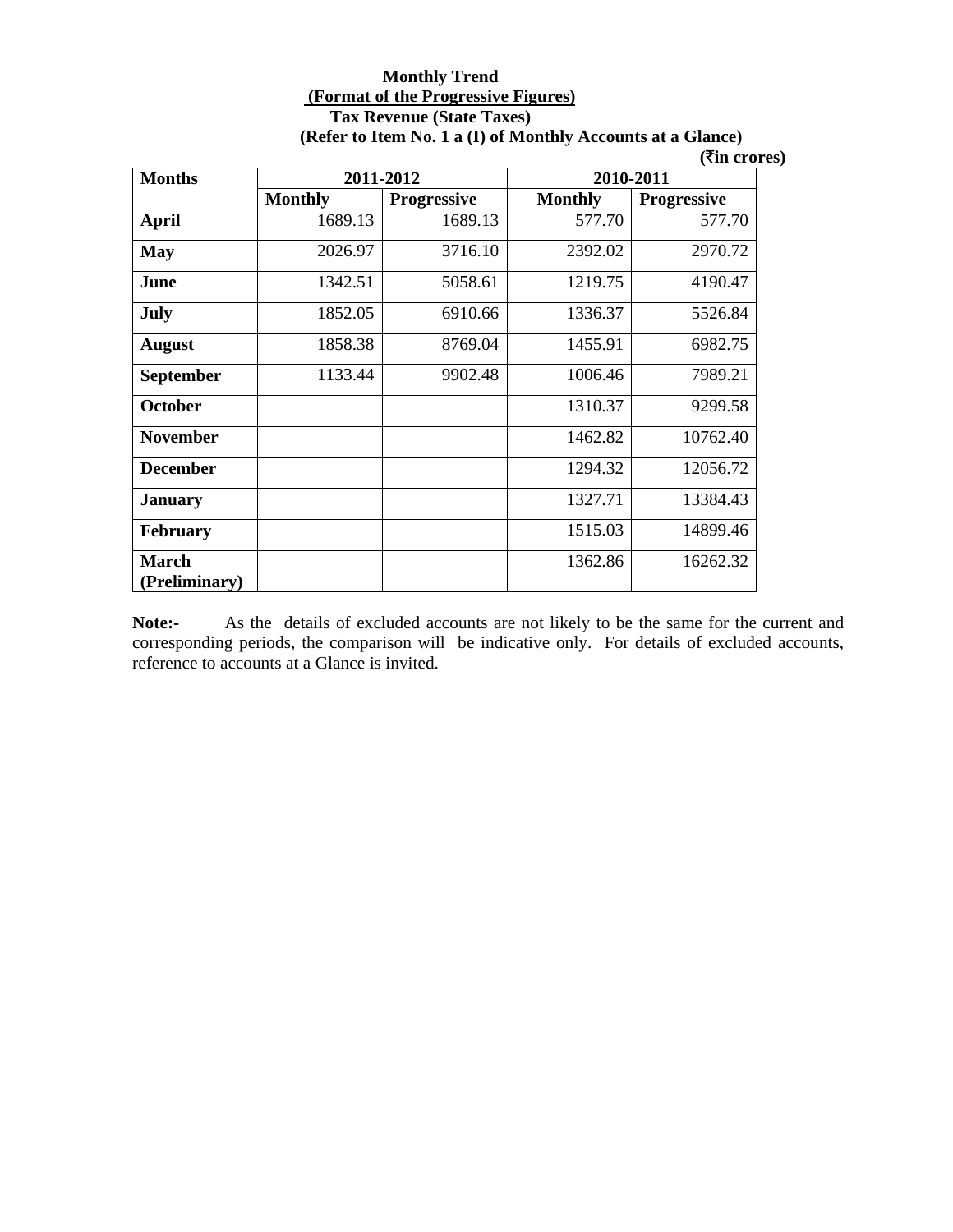#### **Annexure II Monthly Trend (Format of the Progressive Figures) Tax Revenue (State Share of Union Taxes) (Refer to Item No. 1 a (II) of Monthly Accounts at a Glance)**

 **(**`**. in crores)** 

| <b>Months</b>                 |                | 2011-2012          | 2010-2011      |                    |  |
|-------------------------------|----------------|--------------------|----------------|--------------------|--|
|                               | <b>Monthly</b> | <b>Progressive</b> | <b>Monthly</b> | <b>Progressive</b> |  |
| <b>April</b>                  | 58.94          | 58.94              |                |                    |  |
| <b>May</b>                    | --             | 58.94              |                |                    |  |
| June                          | --             | 58.94              | 58.10          | 58.10              |  |
| July                          | 121.14         | 180.08             | 255.26         | 313.36             |  |
| <b>August</b>                 | 17.42          | 197.50             | 250.53         | 563.89             |  |
| <b>September</b>              | 138.56         | 336.06             | 137.82         | 701.71             |  |
| <b>October</b>                |                |                    | 163.38         | 865.09             |  |
| <b>November</b>               |                |                    | 87.15          | 952.24             |  |
| <b>December</b>               |                |                    | 301.20         | 1253.44            |  |
| <b>January</b>                |                |                    | 163.38         | 1416.82            |  |
| <b>February</b>               |                |                    | 195.92         | 1612.74            |  |
| <b>March</b><br>(Preliminary) |                |                    | 1114.96        | 2727.70            |  |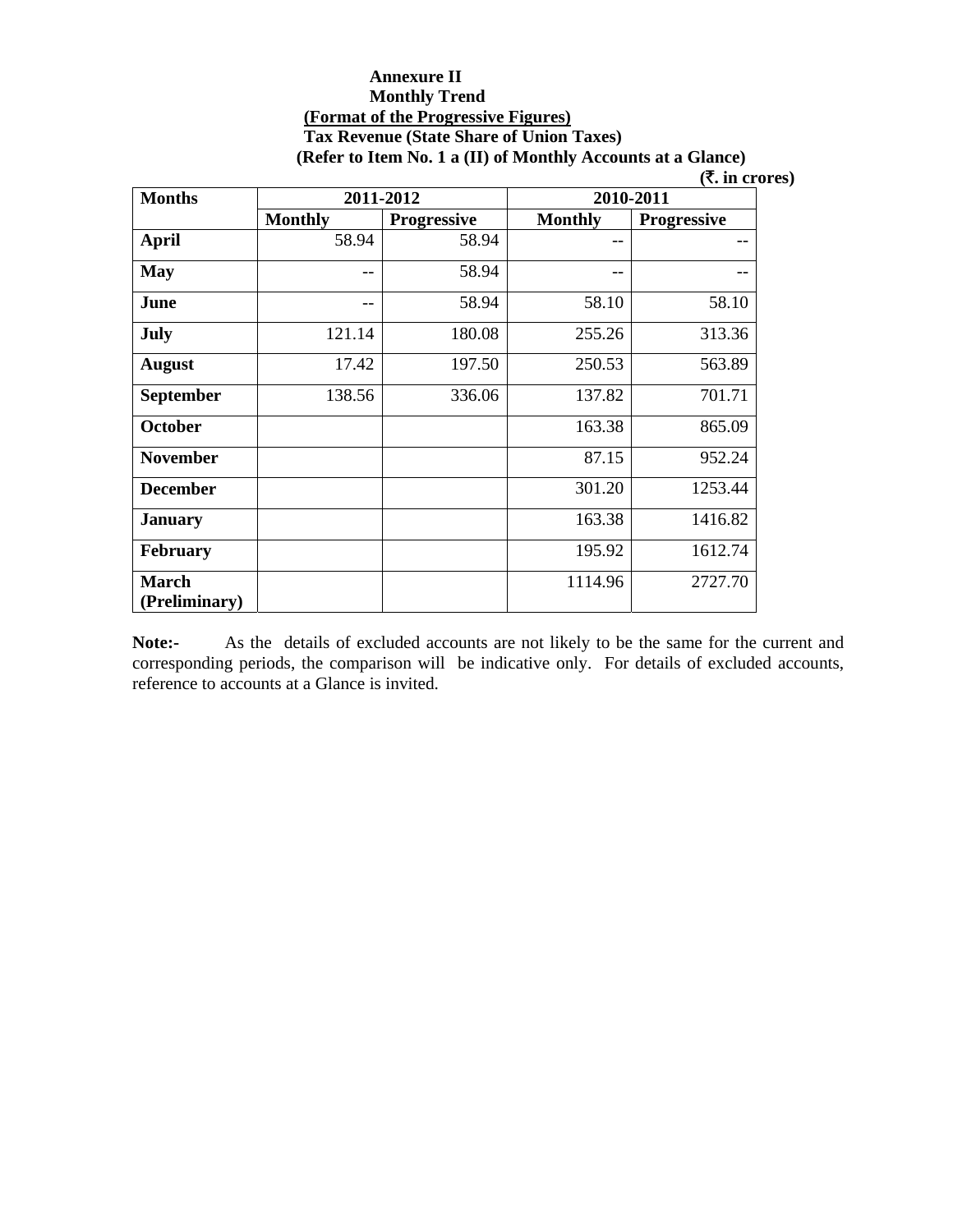#### **Monthly Trend (Format of the Progressive Figures) NON -TAX REVENUE (Refer to Item No. I (b) of Monthly Accounts at a Glance)**

|                 |                |                    |                | $($ <b>₹</b> in crores) |  |
|-----------------|----------------|--------------------|----------------|-------------------------|--|
| <b>Months</b>   |                | 2011-2012          | 2010-2011      |                         |  |
|                 | <b>Monthly</b> | <b>Progressive</b> | <b>Monthly</b> | <b>Progressive</b>      |  |
| <b>April</b>    | 154.93         | 154.93             | 88.23          | 88.23                   |  |
| <b>May</b>      | 177.36         | 332.29             | 133.80         | 222.03                  |  |
| June            | 221.62         | 553.91             | 248.21         | 470.24                  |  |
| July            | 261.69         | 815.60             | 336.27         | 806.51                  |  |
| <b>August</b>   | 209.88         | 1025.48            | 305.75         | 1112.26                 |  |
| September       | 223.08         | 1248.56            | 211.92         | 1324.18                 |  |
| <b>October</b>  |                |                    | 246.52         | 1570.70                 |  |
| <b>November</b> |                |                    | 208.14         | 1778.84                 |  |
| <b>December</b> |                |                    | 186.29         | 1965.13                 |  |
| <b>January</b>  |                |                    | 144.60         | 2109.73                 |  |
| <b>February</b> |                |                    | 325.52         | 2435.25                 |  |
| <b>March</b>    |                |                    | 363.47         | 2798.72                 |  |
| (Preliminary)   |                |                    |                |                         |  |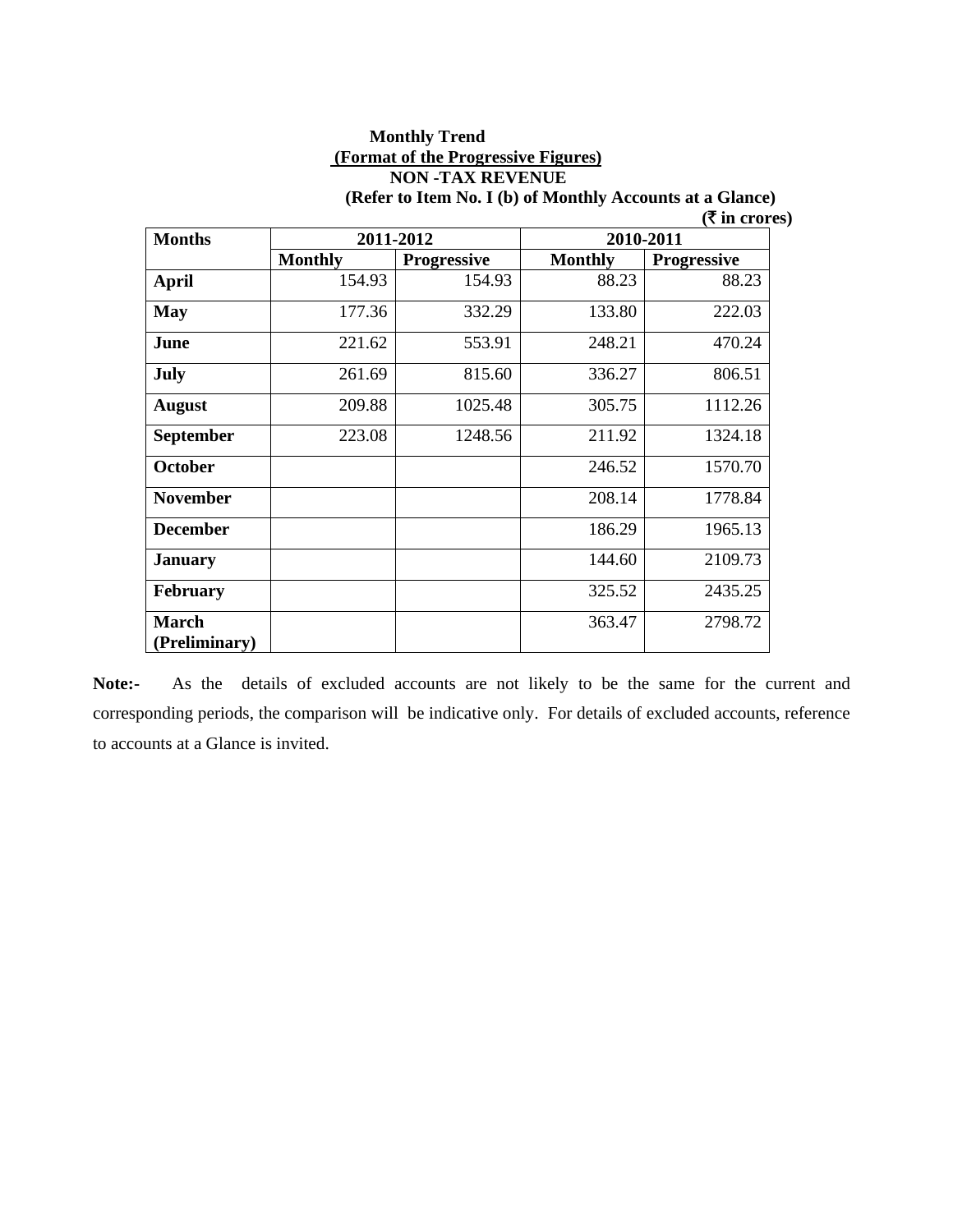#### **(Format of the Progressive Figures) GRANTS-IN-AID AND CONTRIBUTION**

# **(Refer to Item No. I (c) of Monthly Accounts at a Glance)**

|                  |                |             |                | ( ₹ in cross) |  |
|------------------|----------------|-------------|----------------|---------------|--|
| <b>Months</b>    |                | 2011-2012   | 2010-2011      |               |  |
|                  | <b>Monthly</b> | Progressive | <b>Monthly</b> | Progressive   |  |
| <b>April</b>     |                | --          | --             | --            |  |
| <b>May</b>       |                | $- -$       | --             |               |  |
| June             | 67.17          | 67.17       | --             |               |  |
| <b>July</b>      | 72.99          | 140.16      | 380.10         | 380.10        |  |
| <b>August</b>    | 141.6          | 281.76      | 50.77          | 430.87        |  |
| <b>September</b> | 290.85         | 572.61      | 158.31         | 589.18        |  |
| <b>October</b>   |                |             | 18.88          | 608.06        |  |
| <b>November</b>  |                |             | 632.24         | 1240.30       |  |
| <b>December</b>  |                |             | 65.99          | 1306.29       |  |
| <b>January</b>   |                |             | 269.17         | 1575.46       |  |
| February         |                |             | 886.42         | 2461.88       |  |
| <b>March</b>     |                |             | 310.75         | 2772.63       |  |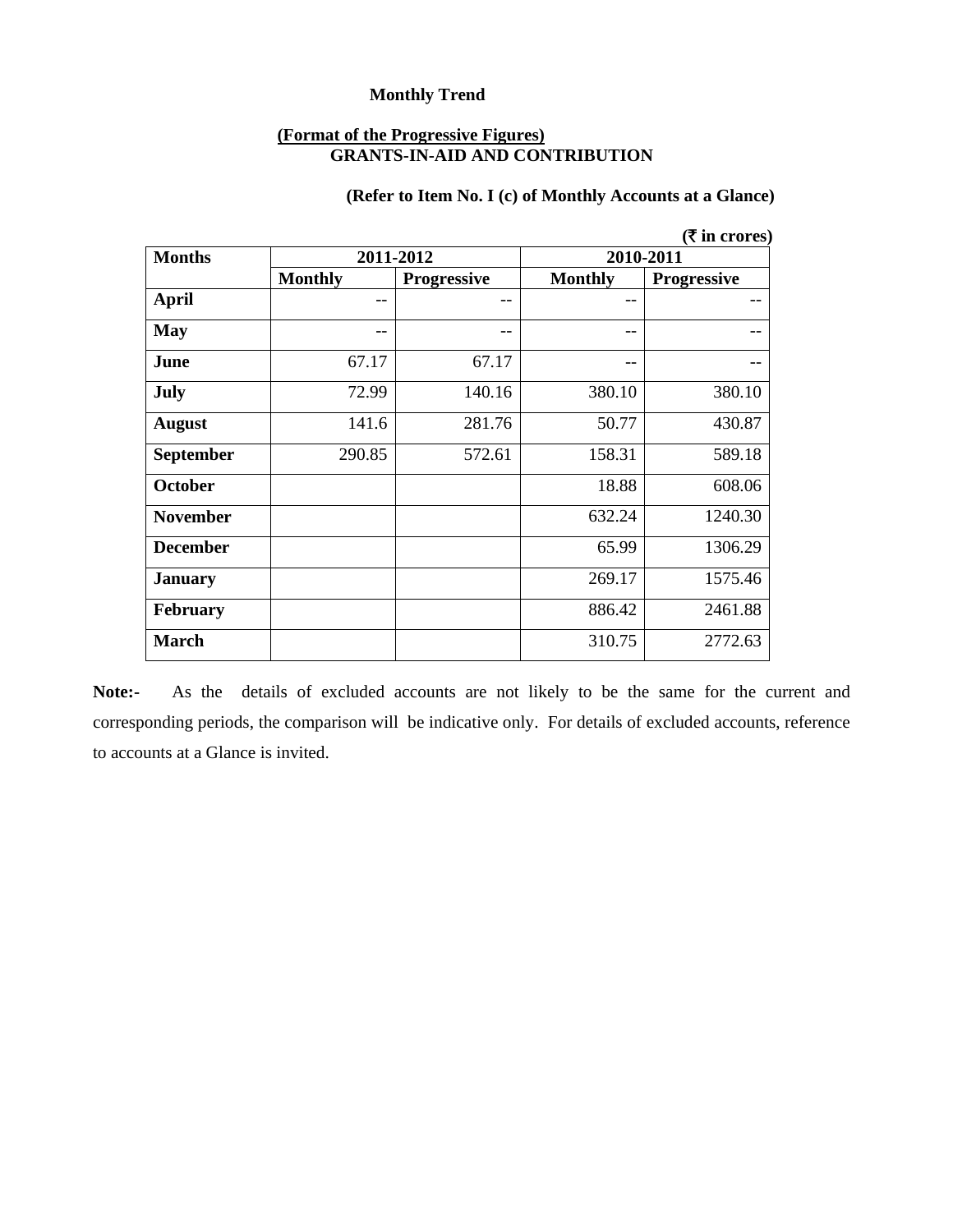#### **Monthly Trend (Format of the Progressive Figures) RECOVERY OF LOANS AND ADVANCES (Refer to Item No. 2 (a) of Monthly Accounts at a Glance)**

|                  |                |                    |                | ( ₹ in cross)      |  |
|------------------|----------------|--------------------|----------------|--------------------|--|
| <b>Months</b>    |                | 2011-2012          | 2010-2011      |                    |  |
|                  | <b>Monthly</b> | <b>Progressive</b> | <b>Monthly</b> | <b>Progressive</b> |  |
| <b>April</b>     | 13.57          | 13.57              | 10.44          | 10.44              |  |
| <b>May</b>       | 15.26          | 28.83              | 14.14          | 24.58              |  |
| June             | 24.36          | 53.19              | 19.83          | 44.41              |  |
| <b>July</b>      | 27.37          | 80.56              | 24.83          | 69.24              |  |
| <b>August</b>    | 21.04          | 101.60             | 11.12          | 80.36              |  |
| <b>September</b> | 30.7           | 132.30             | 17.17          | 97.53              |  |
| October          |                |                    | 33.13          | 130.66             |  |
| <b>November</b>  |                |                    | 14.00          | 144.66             |  |
| <b>December</b>  |                |                    | 24.10          | 168.76             |  |
| <b>January</b>   |                |                    | 17.85          | 186.61             |  |
| <b>February</b>  |                |                    | 20.00          | 206.61             |  |
| <b>March</b>     |                |                    | 26.28          | 232.89             |  |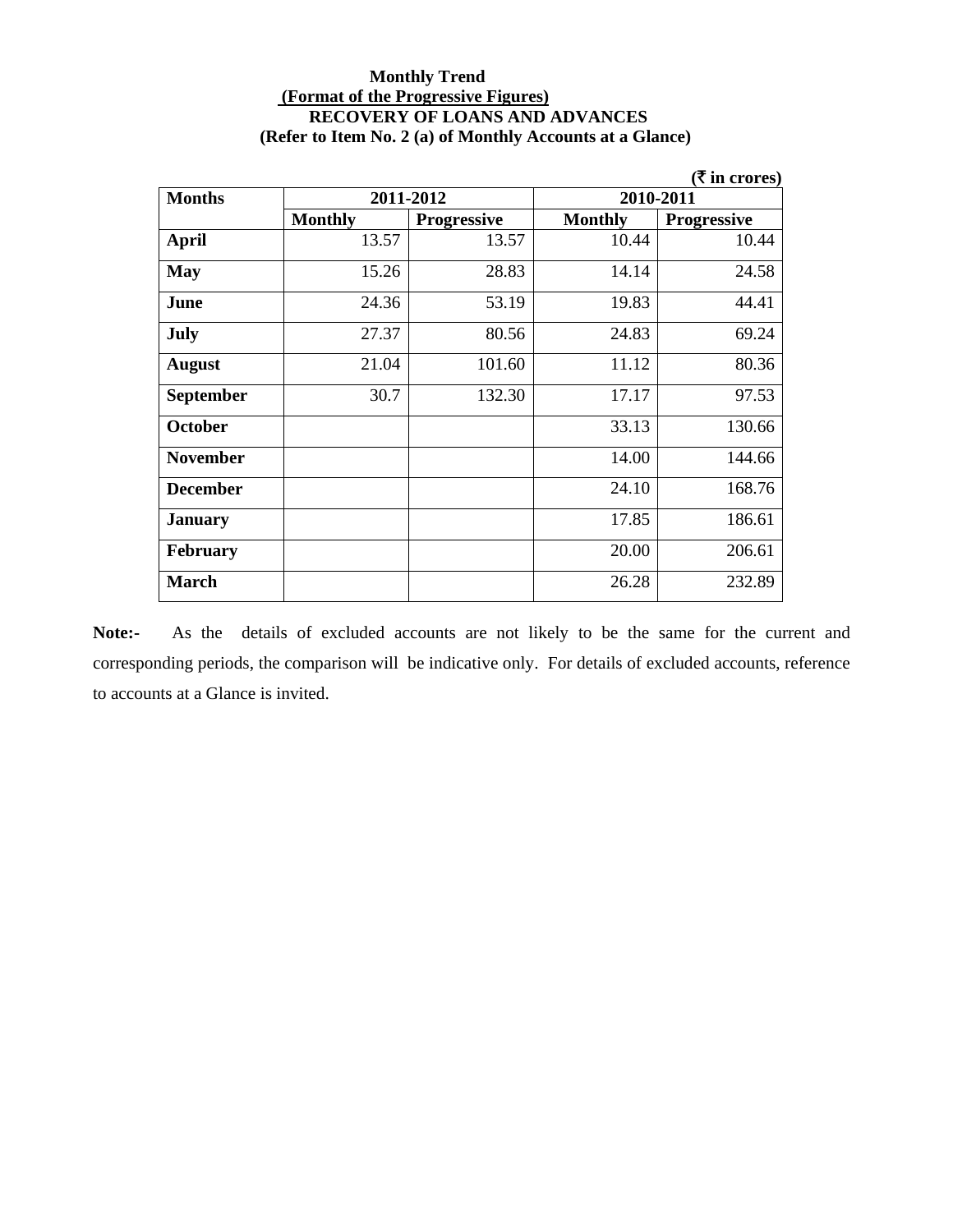# **Monthly Trend (Format of the Progressive Figures) OTHER RECEIPTS**

|                  |                |                    |                | <b>(₹in crores)</b> |  |
|------------------|----------------|--------------------|----------------|---------------------|--|
| <b>Months</b>    |                | 2011-2012          | 2010-2011      |                     |  |
|                  | <b>Monthly</b> | <b>Progressive</b> | <b>Monthly</b> | <b>Progressive</b>  |  |
| <b>April</b>     | 0.27           | 0.27               | --             |                     |  |
| <b>May</b>       | 0.17           | 0.44               | 0.08           | 0.08                |  |
| June             | 1.83           | 2.27               |                | 0.08                |  |
| <b>July</b>      | 0.46           | 2.73               | 0.21           | 0.29                |  |
| <b>August</b>    | 0.13           | 2.86               | 0.16           | 0.45                |  |
| <b>September</b> | 0.1            | 2.96               | 0.04           | 0.49                |  |
| October          |                |                    | 0.05           | 0.54                |  |
| <b>November</b>  |                |                    | 0.26           | 0.80                |  |
| <b>December</b>  |                |                    | 1.08           | 1.88                |  |
| <b>January</b>   |                |                    | 0.07           | 1.95                |  |
| <b>February</b>  |                |                    | 0.26           | 2.21                |  |
| <b>March</b>     |                |                    | 2.44           | 4.65                |  |

**(Refer to Item No. 2 (b) of Monthly Accounts at a Glance)**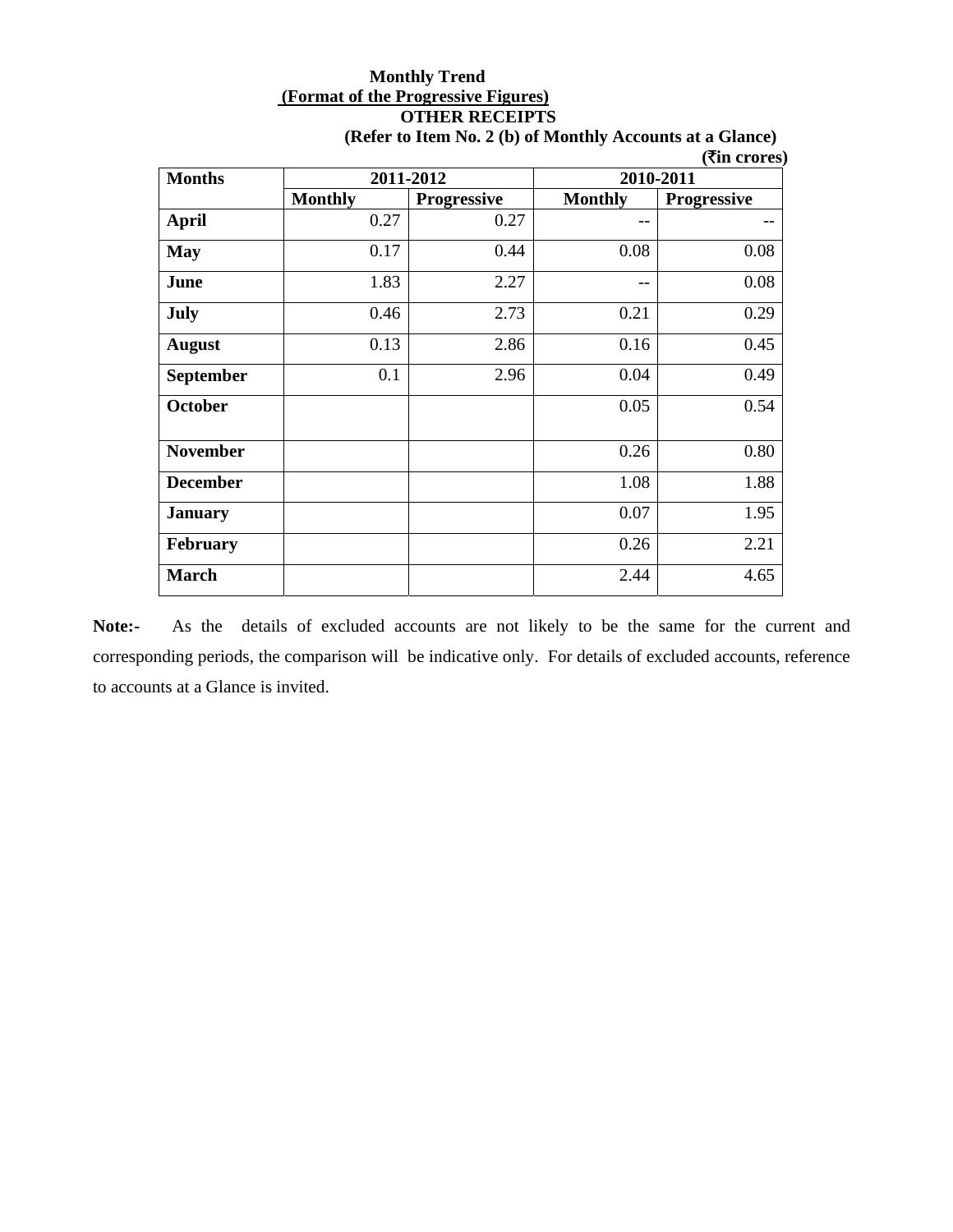#### **Monthly Trend (Format of the Progressive Figures) BORROWING AND OTHER LIABILITIES (Refer to Item No. 2(c) of Monthly Accounts at a Glance)**

|                 |                |                    |                | (₹ in crores)      |  |
|-----------------|----------------|--------------------|----------------|--------------------|--|
| <b>Months</b>   |                | 2011-2012          | 2010-2011      |                    |  |
|                 | <b>Monthly</b> | <b>Progressive</b> | <b>Monthly</b> | <b>Progressive</b> |  |
| <b>April</b>    | 223.58         | 223.58             | 172.63         | 172.63             |  |
| <b>May</b>      | 754.64         | 978.22             | 449.90         | 622.53             |  |
| June            | 1214.82        | 2193.04            | 974.73         | 1597.26            |  |
| July            | 418.76         | 2611.80            | 1012.74        | 2610.00            |  |
| <b>August</b>   | $-209.26$      | 2402.54            | $-548.23$      | 2061.77            |  |
| September       | 848.51         | 3251.05            | 709.78         | 2771.55            |  |
| <b>October</b>  |                |                    | 932.12         | 3703.67            |  |
| <b>November</b> |                |                    | -777.77        | 2925.90            |  |
| <b>December</b> |                |                    | 90.28          | 3016.18            |  |
| <b>January</b>  |                |                    | $-138.41$      | 2877.77            |  |
| <b>February</b> |                |                    | $-267.22$      | 2610.55            |  |
| <b>March</b>    |                |                    | 3603.04        | 6213.59            |  |
| (Preliminary)   |                |                    |                |                    |  |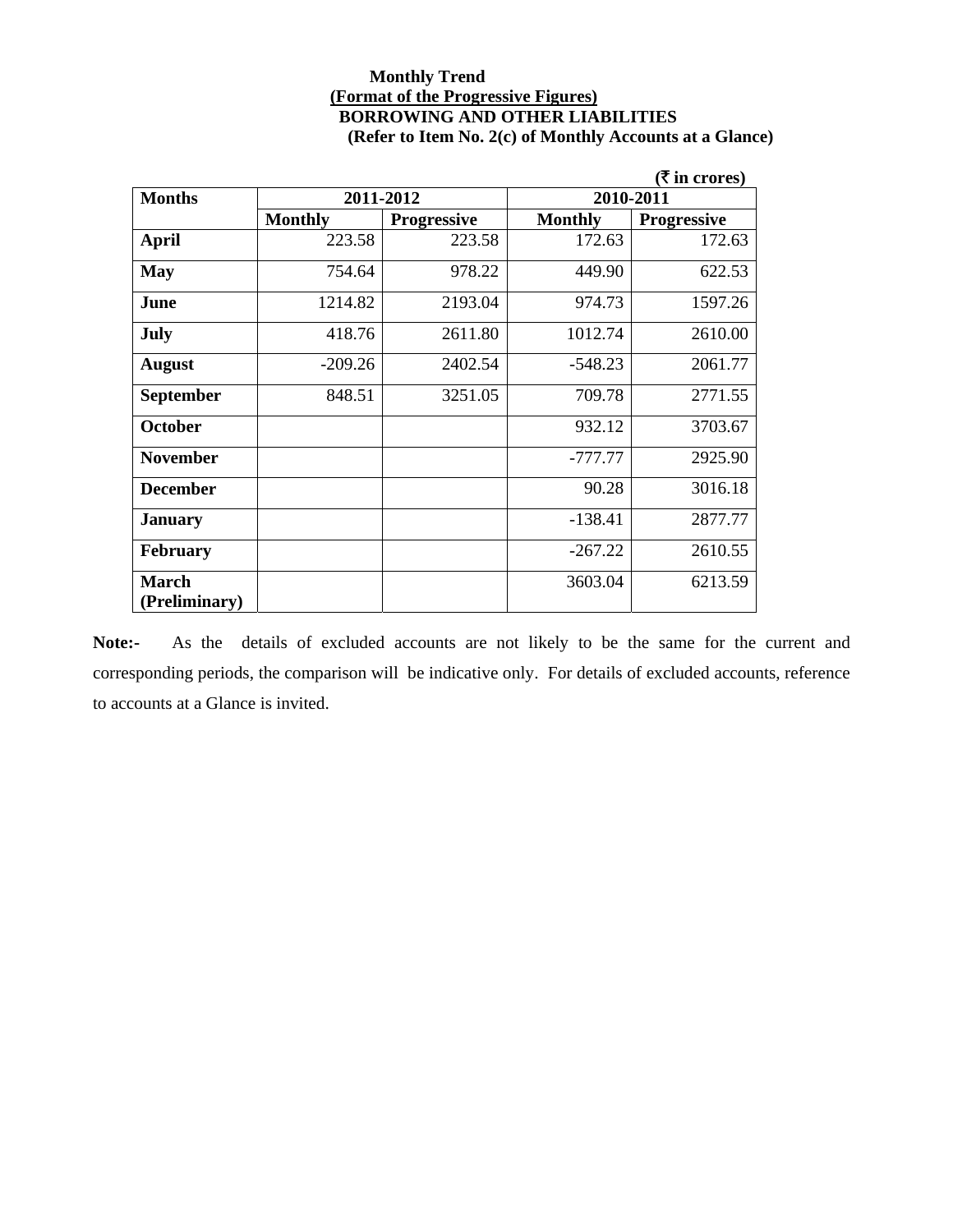### **(Format of the Progressive Figures)**

#### **Borrowings and Other Liabilities(Receipts) (Refer to Item No. 2 c (I) of Monthly Accounts at a Glance)**

|                               |                |                    |                | (₹ in crores)      |
|-------------------------------|----------------|--------------------|----------------|--------------------|
| <b>Months</b>                 | 2011-2012      |                    | 2010-2011      |                    |
|                               | <b>Monthly</b> | <b>Progressive</b> | <b>Monthly</b> | <b>Progressive</b> |
| <b>April</b>                  | 9048.17        | 9048.17            | 9333.39        | 9333.39            |
| <b>May</b>                    | 9542.38        | 18590.55           | 7760.14        | 17093.53           |
| June                          | 6579.86        | 25170.41           | 8901.95        | 25995.48           |
| July                          | 10289.44       | 35459.85           | 9400.10        | 35395.58           |
| <b>August</b>                 | 5990.39        | 41450.24           | 4871.98        | 40267.56           |
| <b>September</b>              | 7643.56        | 49093.80*          | 6703.94        | 46971.50           |
| October                       |                |                    | 7819.72        | 54791.22           |
| <b>November</b>               |                |                    | 6790.49        | 61581.71           |
| <b>December</b>               |                |                    | 7807.51        | 69389.22           |
| <b>January</b>                |                |                    | 6912.26        | 76301.48           |
| <b>February</b>               |                |                    | 10002.93       | 86304.41           |
| <b>March</b><br>(Preliminary) |                |                    | 20410.74       | 106715.15          |

\*Includes Public debt, Public Account and cash balance**.**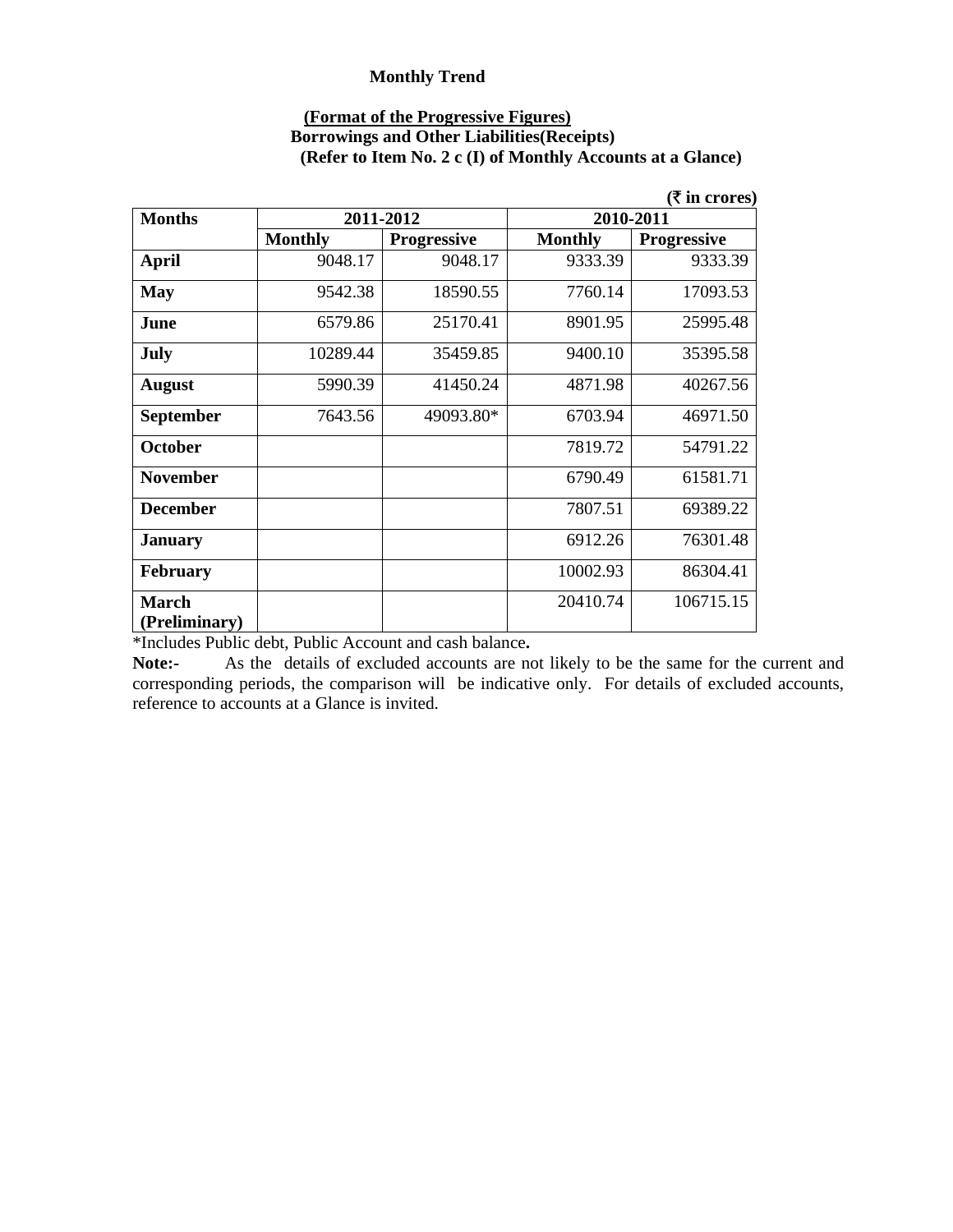#### **(Format of the Progressive Figures)**

#### **Borrowings and Other Liabilities(Payments) (Refer to Item No. 2 c (ii) of Monthly Accounts at a Glance)**

|                               |                |                    |                | $(ξ$ in crores)    |
|-------------------------------|----------------|--------------------|----------------|--------------------|
| <b>Months</b>                 | 2011-2012      |                    | 2010-2011      |                    |
|                               | <b>Monthly</b> | <b>Progressive</b> | <b>Monthly</b> | <b>Progressive</b> |
| <b>April</b>                  | 8824.59        | 8824.59            | 9160.76        | 9160.76            |
| <b>May</b>                    | 8787.74        | 17612.33           | 7310.24        | 16471.00           |
| June                          | 5365.04        | 22977.37           | 7927.22        | 24398.22           |
| July                          | 9870.68        | 32848.05           | 8387.36        | 32785.58           |
| <b>August</b>                 | 6199.65        | 39047.70           | 5419.09        | 38204.67           |
| <b>September</b>              | 6795.05        | 45842.75*          | 5995.28        | 44199.95           |
| <b>October</b>                |                |                    | 6887.60        | 51087.55           |
| <b>November</b>               |                |                    | 7568.26        | 58655.81           |
| <b>December</b>               |                |                    | 7717.23        | 66373.04           |
| <b>January</b>                |                |                    | 7050.67        | 73423.71           |
| <b>February</b>               |                |                    | 10270.15       | 83693.86           |
| <b>March</b><br>(Preliminary) |                |                    | 16807.70       | 100501.56          |

\*Includes public debt, Public Account and cash balance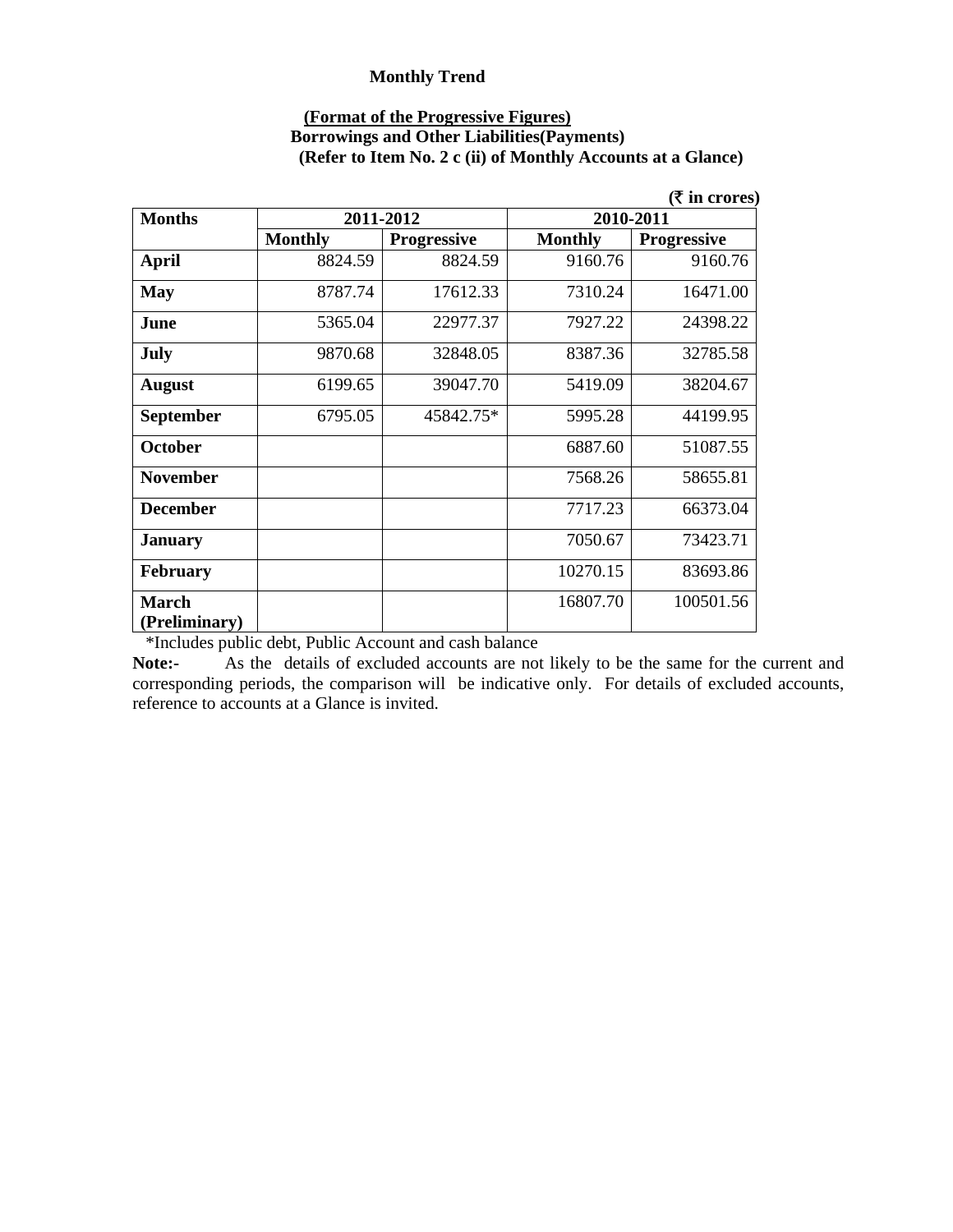#### **(Format of the Progressive Figures) Total Receipt (Refer to Item No. 3 of Monthly Accounts at a Glance)**

|                               |                |                    |                | (₹ in crores)      |
|-------------------------------|----------------|--------------------|----------------|--------------------|
| <b>Months</b>                 |                | 2011-2012          | 2010-2011      |                    |
|                               | <b>Monthly</b> | <b>Progressive</b> | <b>Monthly</b> | <b>Progressive</b> |
| April                         | 2140.42        | 2140.42            | 849.00         | 849.00             |
| <b>May</b>                    | 2974.40        | 5114.82            | 2990.94        | 3839.94            |
| June                          | 2872.31        | 7987.13            | 2520.62        | 6360.56            |
| <b>July</b>                   | 2754.46        | 10741.59           | 3345.60        | 9706.16            |
| <b>August</b>                 | 2039.19        | 12780.78           | 1526.19        | 11232.35           |
| <b>September</b>              | 2665.24        | 15446.02           | 2241.50        | 13473.85           |
| October                       |                |                    | 2704.45        | 16178.30           |
| <b>November</b>               |                |                    | 1626.84        | 17805.14           |
| <b>December</b>               |                |                    | 1963.26        | 19768.40           |
| <b>January</b>                |                |                    | 1784.37        | 21552.77           |
| <b>February</b>               |                |                    | 2675.93        | 24228.70           |
| <b>March</b><br>(Preliminary) |                |                    | 6783.80        | 31012.50           |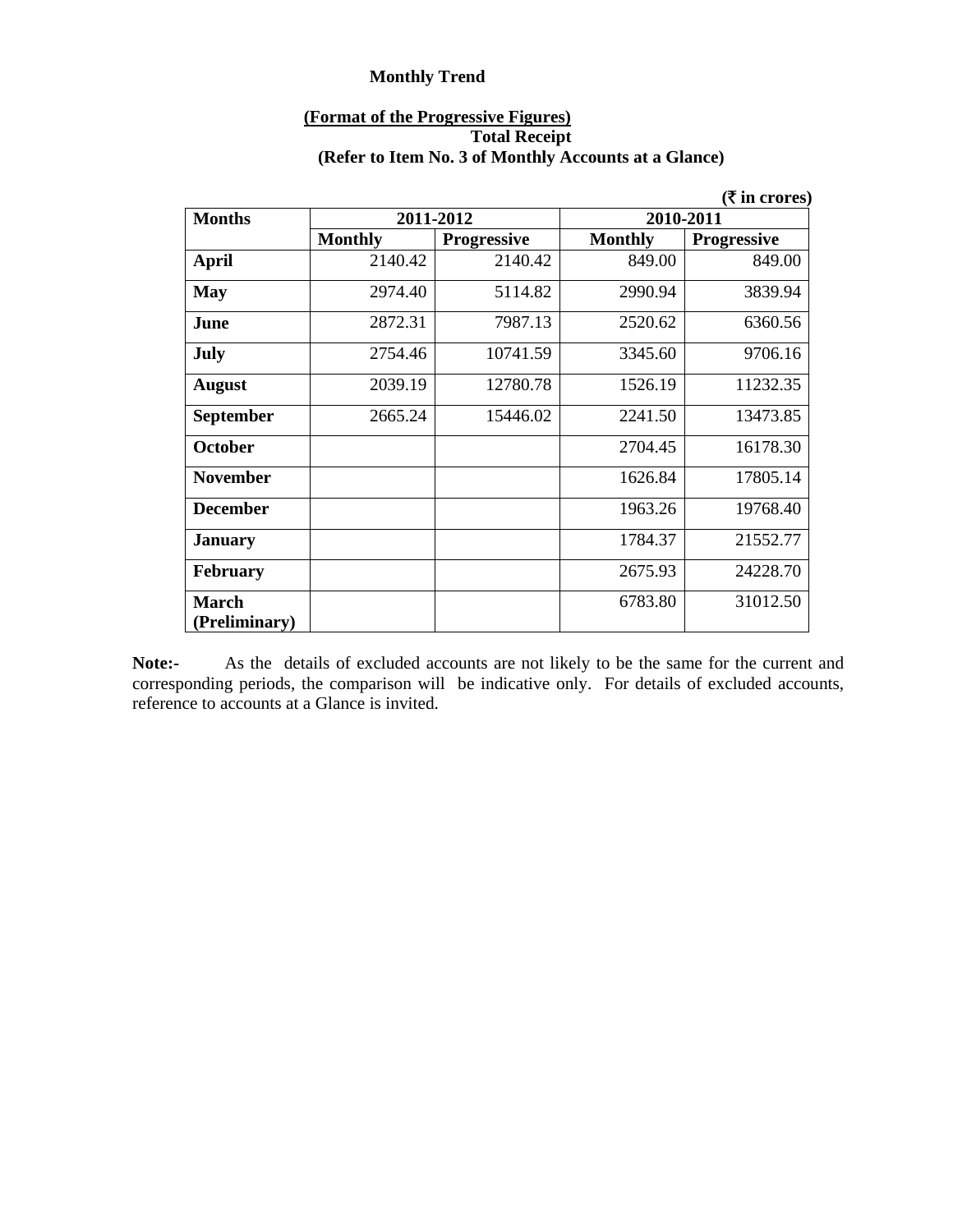#### **Monthly Trend (Format of the Progressive Figures) NON PLAN EXPENDITURE REVENUE ACCOUNT (Refer to Item No.4(a) of Monthly Accounts at a Glance)**

|                 |                |                    |                | ( <b>₹</b> in crores) |
|-----------------|----------------|--------------------|----------------|-----------------------|
| <b>Months</b>   | 2011-2012      |                    | 2010-2011      |                       |
|                 | <b>Monthly</b> | <b>Progressive</b> | <b>Monthly</b> | <b>Progressive</b>    |
| <b>April</b>    | 954.52         | 954.52             | 693.03         | 693.03                |
| <b>May</b>      | 1539.22        | 2493.74            | 1670.28        | 2363.31               |
| June            | 2087.14        | 4580.88            | 1757.87        | 4121.18               |
| July            | 2032.33        | 6613.21            | 2318.18        | 6439.36               |
| <b>August</b>   | 1515.89        | 8129.10            | 1165.50        | 7604.86               |
| September       | 2025.58        | 10154.68           | 1735.04        | 9339.90               |
| <b>October</b>  |                |                    | 1614.04        | 10953.94              |
| <b>November</b> |                |                    | 1228.67        | 12182.61              |
| <b>December</b> |                |                    | 1680.89        | 13863.50              |
| <b>January</b>  |                |                    | 1559.17        | 15422.67              |
| <b>February</b> |                |                    | 2327.37        | 17750.04              |
| <b>March</b>    |                |                    | 3875.08        | 21625.12              |
| (Preliminary)   |                |                    |                |                       |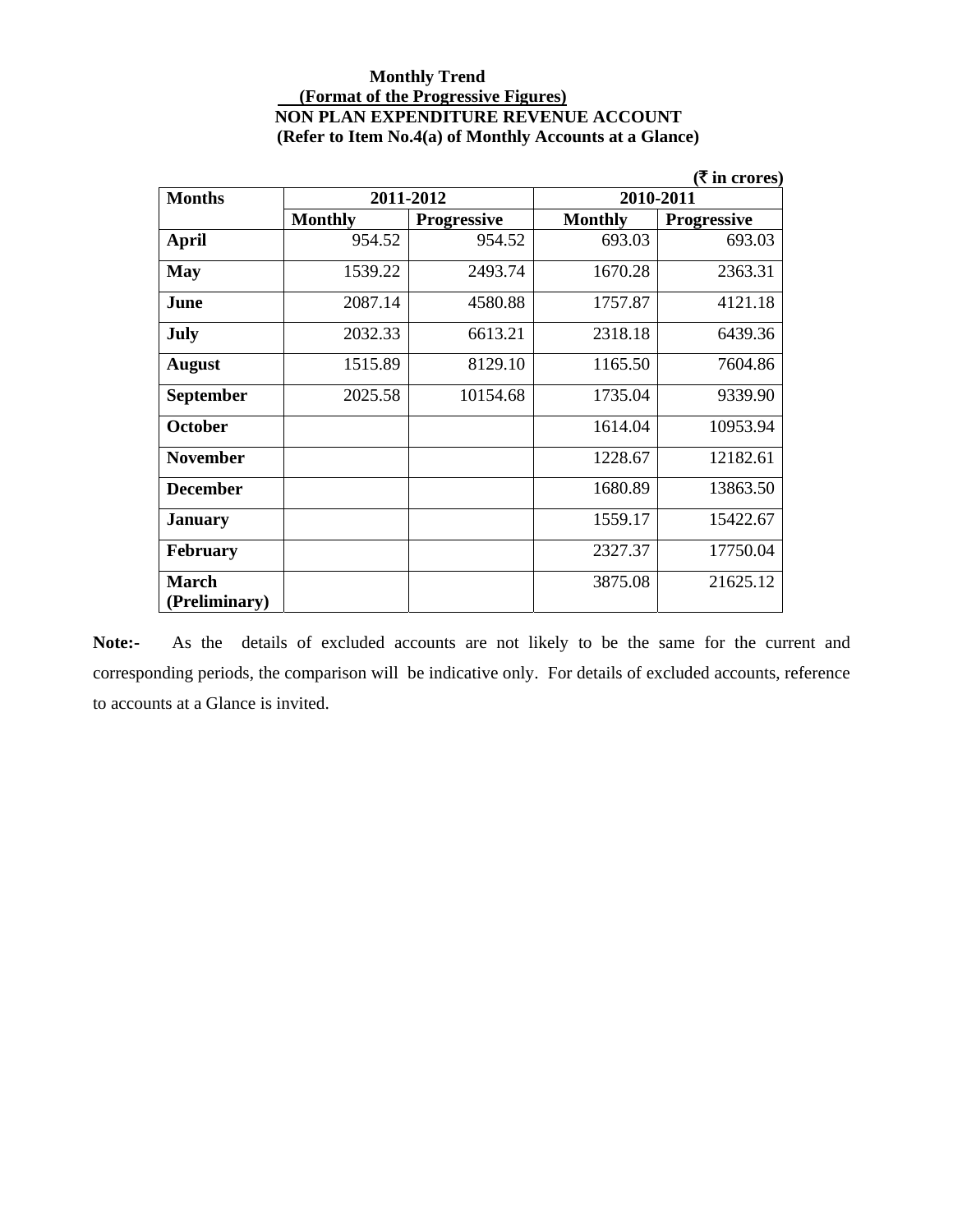#### **Monthly Trend (Format of the Progressive Figures) NON PLAN EXPENDITURE ON INTEREST PAYMENTS (Refer to Item No. 4 (b) of Monthly Accounts at a Glance)**

|                  |                |                    |                | ( <b>₹</b> in crores) |
|------------------|----------------|--------------------|----------------|-----------------------|
| <b>Months</b>    |                | 2011-2012          | 2010-2011      |                       |
|                  | <b>Monthly</b> | <b>Progressive</b> | <b>Monthly</b> | <b>Progressive</b>    |
| <b>April</b>     | 22.59          | 22.59              | 6.45           | 6.45                  |
| <b>May</b>       | 23.34          | 45.93              | 301.44         | 307.89                |
| June             | 695.09         | 741.02             | 74.47          | 382.36                |
| July             | 132.50         | 873.52             | 339.93         | 722.29                |
| <b>August</b>    | 276.24         | 1149.76            | 48.62          | 770.91                |
| <b>September</b> | 202.73         | 1352.49            | 435.89         | 1206.80               |
| <b>October</b>   |                |                    | 165.60         | 1372.40               |
| <b>November</b>  |                |                    | 41.27          | 1413.67               |
| <b>December</b>  |                |                    | 260.08         | 1673.75               |
| <b>January</b>   |                |                    | 241.84         | 1915.59               |
| <b>February</b>  |                |                    | 333.98         | 2249.57               |
| <b>March</b>     |                |                    | 456.29         | 2705.86               |
| (Preliminary)    |                |                    |                |                       |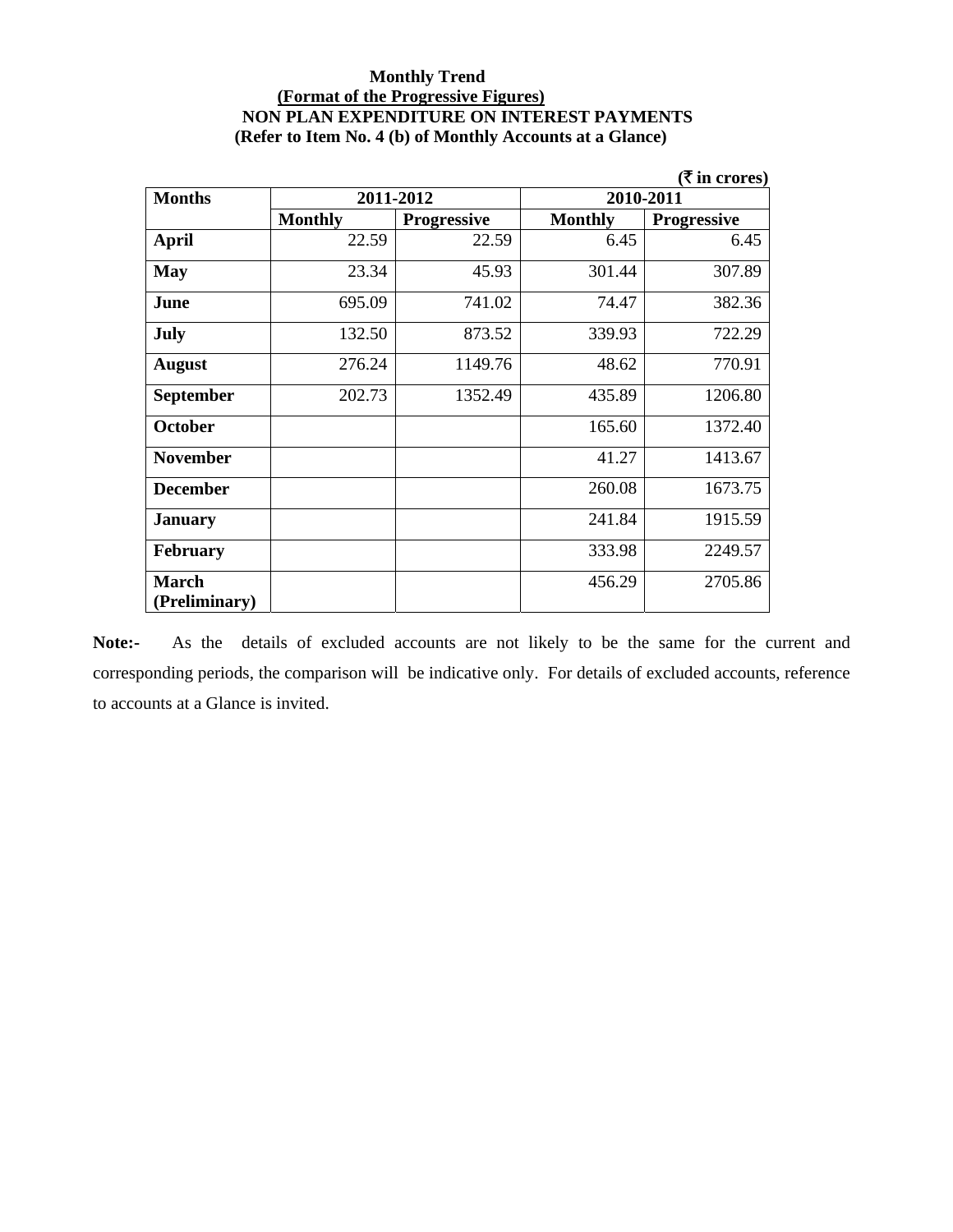#### **(Format of the Progressive Figures) CAPITAL EXPENDITURE NON PLAN (Refer to Item No. 4 (c) of Monthly Accounts at a Glance)**

|                               |                |                    |                | ( ₹ in cross)      |
|-------------------------------|----------------|--------------------|----------------|--------------------|
| <b>Months</b>                 | 2011-2012      |                    | 2010-2011      |                    |
|                               | <b>Monthly</b> | <b>Progressive</b> | <b>Monthly</b> | <b>Progressive</b> |
| April                         | 2419.44        | 2419.44            |                |                    |
| May                           | 931.53         | 3350.97            | 1447.64        | 1447.64            |
| June                          | 95.41          | 3446.38            | 534.94         | 1982.58            |
| July                          | $-89.69$       | 3356.69            | $-35.85$       | 1946.73            |
| <b>August</b>                 | $-152.93$      | 3203.76            | $-192.90$      | 1753.83            |
| <b>September</b>              | $-120.74$      | 3083.02*           | $-123.16$      | 1630.67            |
| <b>October</b>                |                |                    | 489.97         | 2120.64            |
| <b>November</b>               |                |                    | $-5774.78$     | $-3654.14$         |
| <b>December</b>               |                |                    | $-373.49$      | $-4027.63$         |
| <b>January</b>                |                |                    | $-480.85$      | $-4508.48$         |
| <b>February</b>               |                |                    | $-276.55$      | $-4785.03$         |
| <b>March</b><br>(Preliminary) |                |                    | 45.54          | -4739.49           |
|                               |                |                    |                |                    |

\*Includes loans and advances disbursed.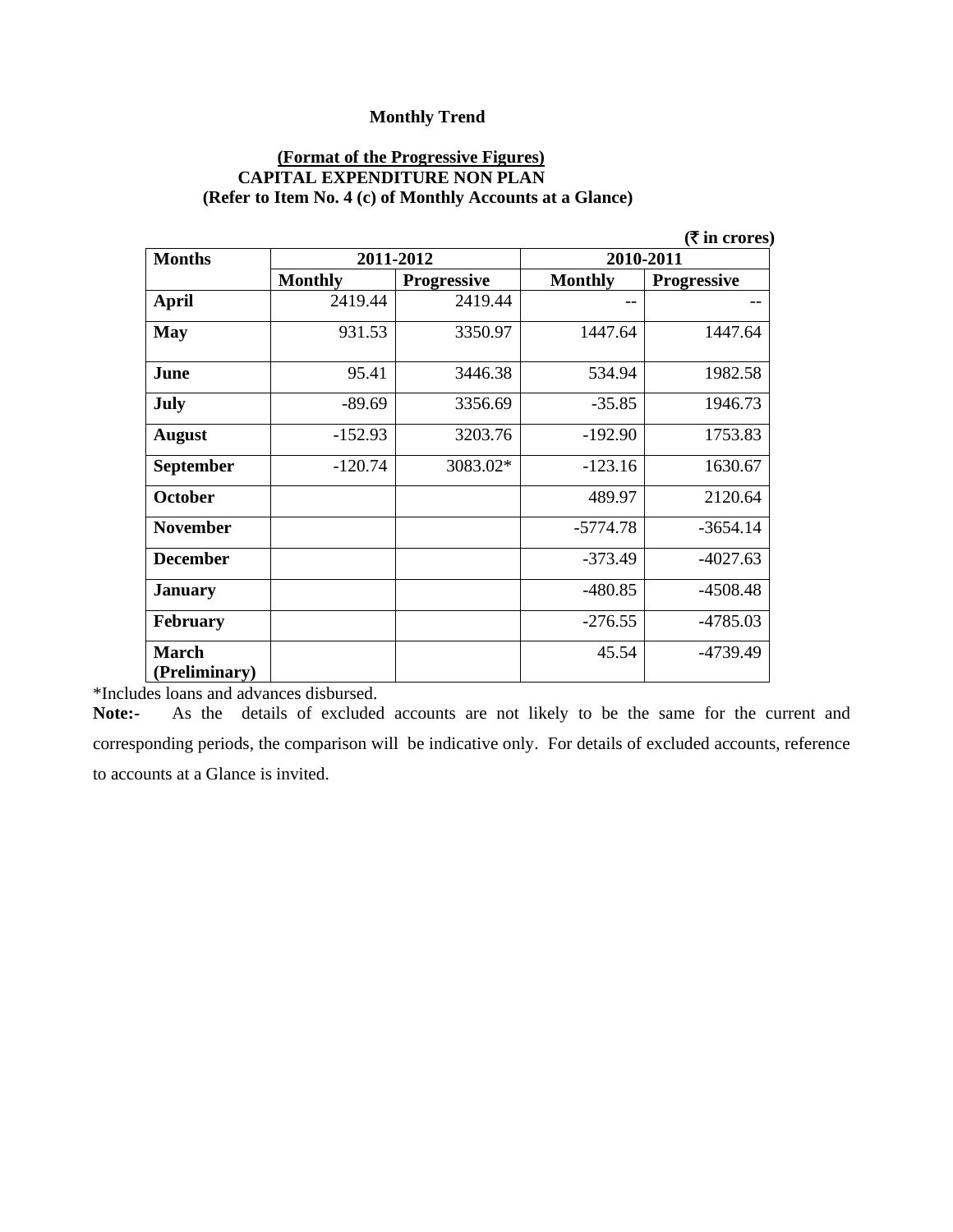### **(Format of the Progressive Figures)**

| <b>PLAN EXPENDITURE ON REVENUE ACCOUNT</b>                |  |
|-----------------------------------------------------------|--|
| (Refer to Item No. 5 (a) of Monthly Accounts at a Glance) |  |

|                               |                |                    |                | ( ₹ in crores)     |
|-------------------------------|----------------|--------------------|----------------|--------------------|
| <b>Months</b>                 | 2011-2012      |                    | 2010-2011      |                    |
|                               | <b>Monthly</b> | <b>Progressive</b> | <b>Monthly</b> | <b>Progressive</b> |
| <b>April</b>                  | 173.07         | 173.07             | 128.36         | 128.36             |
| <b>May</b>                    | 327.21         | 500.28             | 224.14         | 352.50             |
| June                          | 416.16         | 916.44             | 244.05         | 596.55             |
| July                          | 451.22         | 1367.66            | 455.90         | 1052.45            |
| <b>August</b>                 | 347.41         | 1715.07            | 285.11         | 1357.56            |
| September                     | 371.48         | 2086.55            | 434.93         | 1792.49            |
| <b>October</b>                |                |                    | 371.56         | 2164.05            |
| <b>November</b>               |                |                    | 311.99         | 2476.04            |
| <b>December</b>               |                |                    | 403.12         | 2879.16            |
| <b>January</b>                |                |                    | 363.69         | 3242.85            |
| <b>February</b>               |                |                    | 271.51         | 3514.36            |
| <b>March</b><br>(Preliminary) |                |                    | 2044.27        | 5558.63            |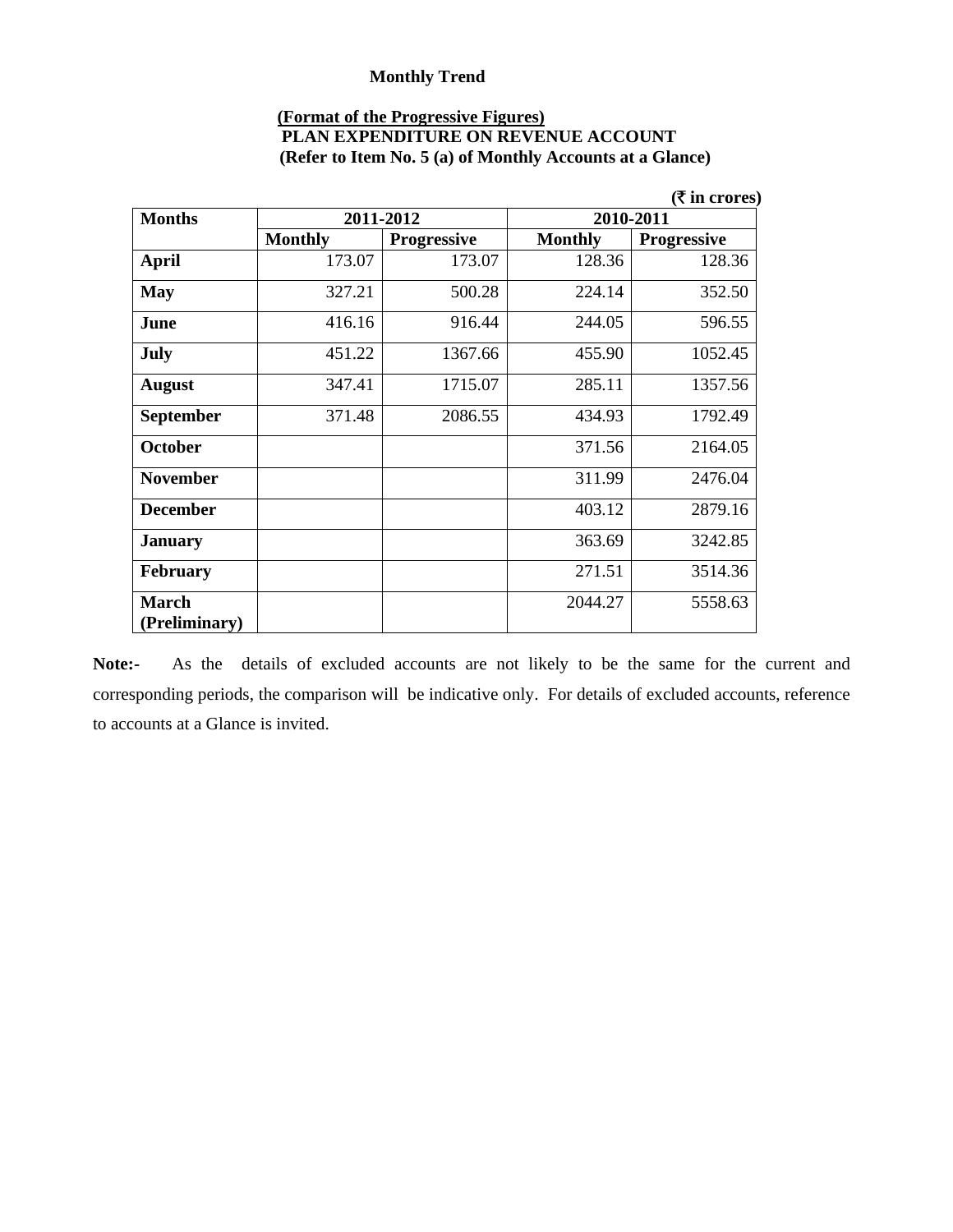#### **(Format of the Progressive Figures) CAPITAL EXPENDITURE PLAN (Refer to Item No. 5 (b) of Monthly Accounts at a Glance)**

|                               |                |                    |                | ( $\bar{\mathbf{z}}$ , in crores) |
|-------------------------------|----------------|--------------------|----------------|-----------------------------------|
| <b>Months</b>                 | 2011-2012      |                    | 2010-2011      |                                   |
|                               | <b>Monthly</b> | <b>Progressive</b> | <b>Monthly</b> | <b>Progressive</b>                |
| <b>April</b>                  | $-1406.61$     | $-1406.61$         | 27.61          | 27.61                             |
| <b>May</b>                    | 176.44         | $-1230.17$         | $-351.12$      | $-323.51$                         |
| June                          | 273.60         | $-956.57$          | $-16.24$       | $-339.75$                         |
| July                          | 360.60         | $-595.97$          | 607.37         | 267.62                            |
| <b>August</b>                 | 328.82         | $-267.15$          | 268.48         | 536.10                            |
| <b>September</b>              | $-145.38$      | 121.77*            | 174.69         | 710.79                            |
| <b>October</b>                |                |                    | 228.88         | 939.67                            |
| <b>November</b>               |                |                    | 5860.96        | 6800.63                           |
| <b>December</b>               |                |                    | 252.74         | 7053.37                           |
| <b>January</b>                |                |                    | 342.36         | 7395.73                           |
| <b>February</b>               |                |                    | 353.60         | 7749.33                           |
| <b>March</b><br>(Preliminary) |                |                    | 818.91         | 8568.24                           |

\*Includes loans and advances disbursed.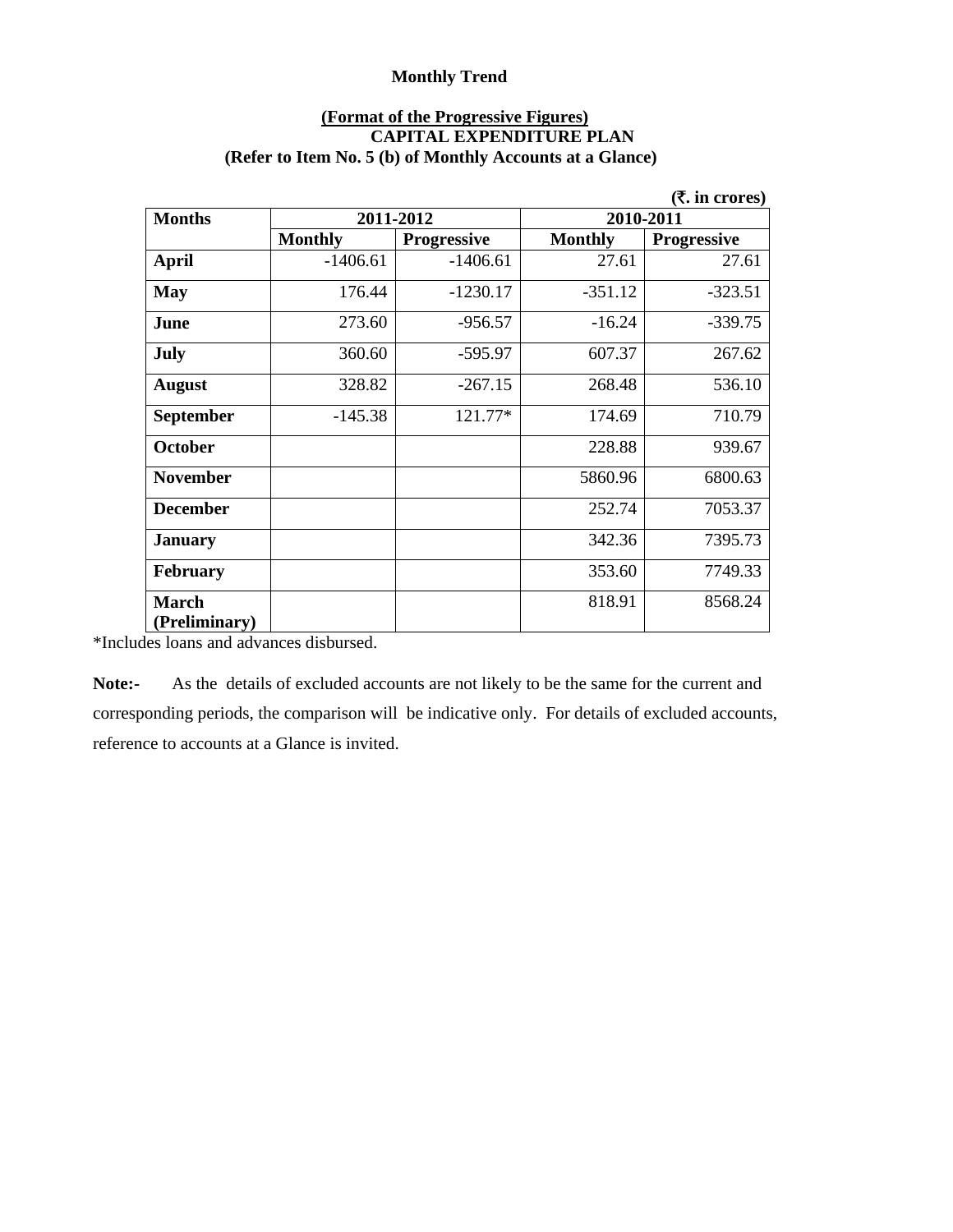#### **Monthly Trend (Format of the Progressive Figures) TOTAL EXPENDITURE (Refer to Item No.6 of Monthly Accounts at a Glance)**

|                               |                |                    |                | $(ξ$ in crores)    |
|-------------------------------|----------------|--------------------|----------------|--------------------|
| <b>Months</b>                 |                | 2011-2012          | 2010-2011      |                    |
|                               | <b>Monthly</b> | <b>Progressive</b> | <b>Monthly</b> | <b>Progressive</b> |
| <b>April</b>                  | 2140.42        | 2140.42            | 849.00         | 849.00             |
| <b>May</b>                    | 2974.40        | 5114.82            | 2990.94        | 3839.94            |
| June                          | 2872.31        | 7987.13            | 2520.62        | 6360.56            |
| July                          | 2754.46        | 10741.59           | 3345.60        | 9706.16            |
| <b>August</b>                 | 2039.19        | 12780.78           | 1526.19        | 11232.35           |
| September                     | 2665.25        | 15446.03           | 2241.50        | 13473.85           |
| <b>October</b>                |                |                    | 2704.45        | 16178.30           |
| <b>November</b>               |                |                    | 1626.84        | 17805.14           |
| <b>December</b>               |                |                    | 1963.26        | 19768.40           |
| <b>January</b>                |                |                    | 1784.37        | 21552.77           |
| <b>February</b>               |                |                    | 2675.93        | 24228.70           |
| <b>March</b><br>(Preliminary) |                |                    | 6783.80        | 31012.50           |

**Note:-** As the details of excluded accounts are not likely to be the same for the current and corresponding periods, the comparison will be indicative only. For details of excluded accounts, reference to accounts at a Glance is invited.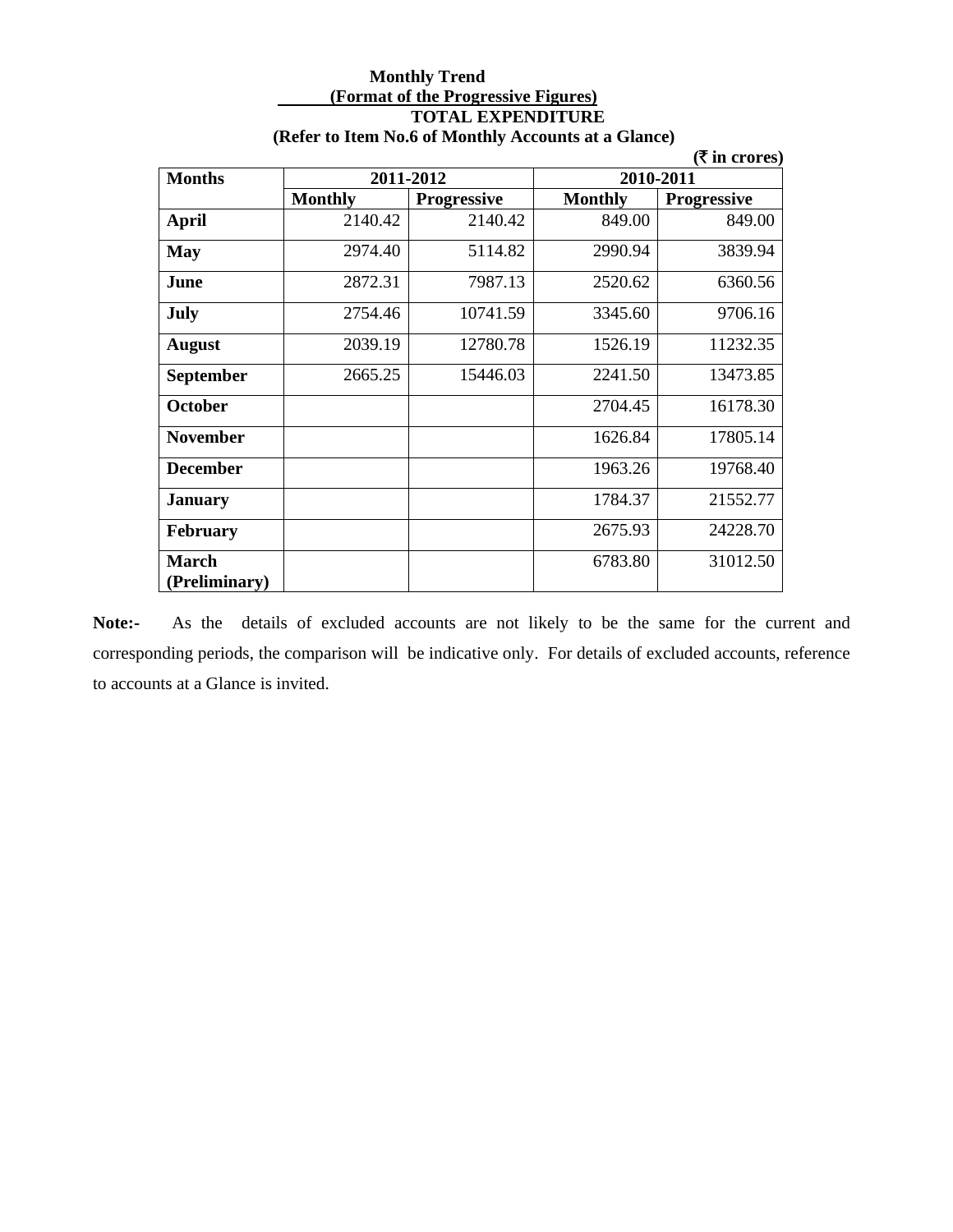### **(Format of the Progressive Figures)**

### **TOTAL REVENUE EXPENDITURE**

**(Refer to Item No.6(a) of Monthly Accounts at a Glance)** 

|                               |                |                    |                | ( ₹ in cross)      |
|-------------------------------|----------------|--------------------|----------------|--------------------|
| <b>Months</b>                 | 2011-2012      |                    | 2010-2011      |                    |
|                               | <b>Monthly</b> | <b>Progressive</b> | <b>Monthly</b> | <b>Progressive</b> |
| <b>April</b>                  | 1127.59        | 1127.59            | 821.39         | 821.39             |
| <b>May</b>                    | 1846.81        | 2994.02            | 1894.42        | 2715.81            |
| June                          | 2503.30        | 5497.32            | 2001.92        | 4717.73            |
| <b>July</b>                   | 2483.55        | 7980.87            | $-2774.08$     | 7491.81            |
| <b>August</b>                 | 1863.3         | 9844.17            | 1450.61        | 8942.42            |
| <b>September</b>              | 2397.06        | 12241.23           | 2189.97        | 11132.39           |
| <b>October</b>                |                |                    | 1985.60        | 13117.99           |
| <b>November</b>               |                |                    | 1540.66        | 14658.65           |
| <b>December</b>               |                |                    | 2084.01        | 16742.66           |
| <b>January</b>                |                |                    | 1922.86        | 18665.52           |
| <b>February</b>               |                |                    | 2598.88        | 21264.40           |
| <b>March</b><br>(Preliminary) |                |                    | 5919.35        | 27183.75           |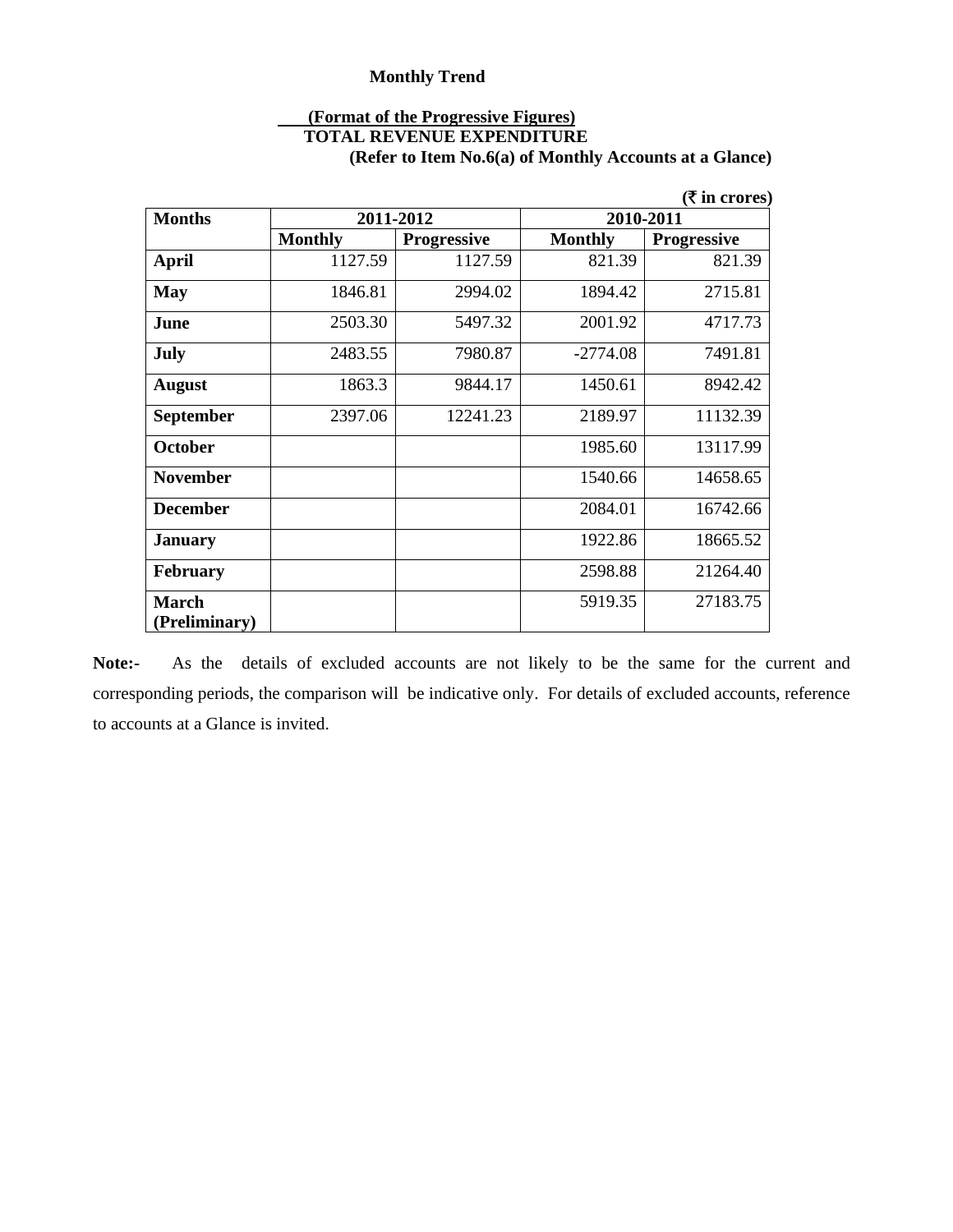#### **Monthly Trend (Format of the Progressive Figures) TOTAL CAPITAL EXPENDITURE (Refer to Item No. 6 (b) of Monthly Accounts at a Glance)**

|                  |                |                    |                | (₹ in crores)      |
|------------------|----------------|--------------------|----------------|--------------------|
| <b>Months</b>    |                | 2011-2012          | 2010-2011      |                    |
|                  | <b>Monthly</b> | <b>Progressive</b> | <b>Monthly</b> | <b>Progressive</b> |
| April            | 1012.83        | 1012.83            | 27.61          | 27.61              |
| <b>May</b>       | 1107.97        | 2120.80            | 1096.52        | 1124.13            |
| June             | 369.01         | 2489.81            | 518.70         | 1642.83            |
| July             | 270.91         | 2760.72            | 571.52         | 2214.35            |
| <b>August</b>    | 175.89         | 2936.61            | 75.58          | 2289.93            |
| <b>September</b> | 268.18         | 3204.79*           | 51.53          | 2341.46            |
| <b>October</b>   |                |                    | 719.85         | 3061.31            |
| <b>November</b>  |                |                    | 85.18          | 3146.49            |
| <b>December</b>  |                |                    | $-120.75$      | 3025.74            |
| <b>January</b>   |                |                    | $-138.49$      | 2887.25            |
| <b>February</b>  |                |                    | 77.05          | 2964.30            |
| <b>March</b>     |                |                    | 864.45         | 3828.75            |
| (Preliminary)    |                |                    |                |                    |

\*Includes loans and advances disbursed.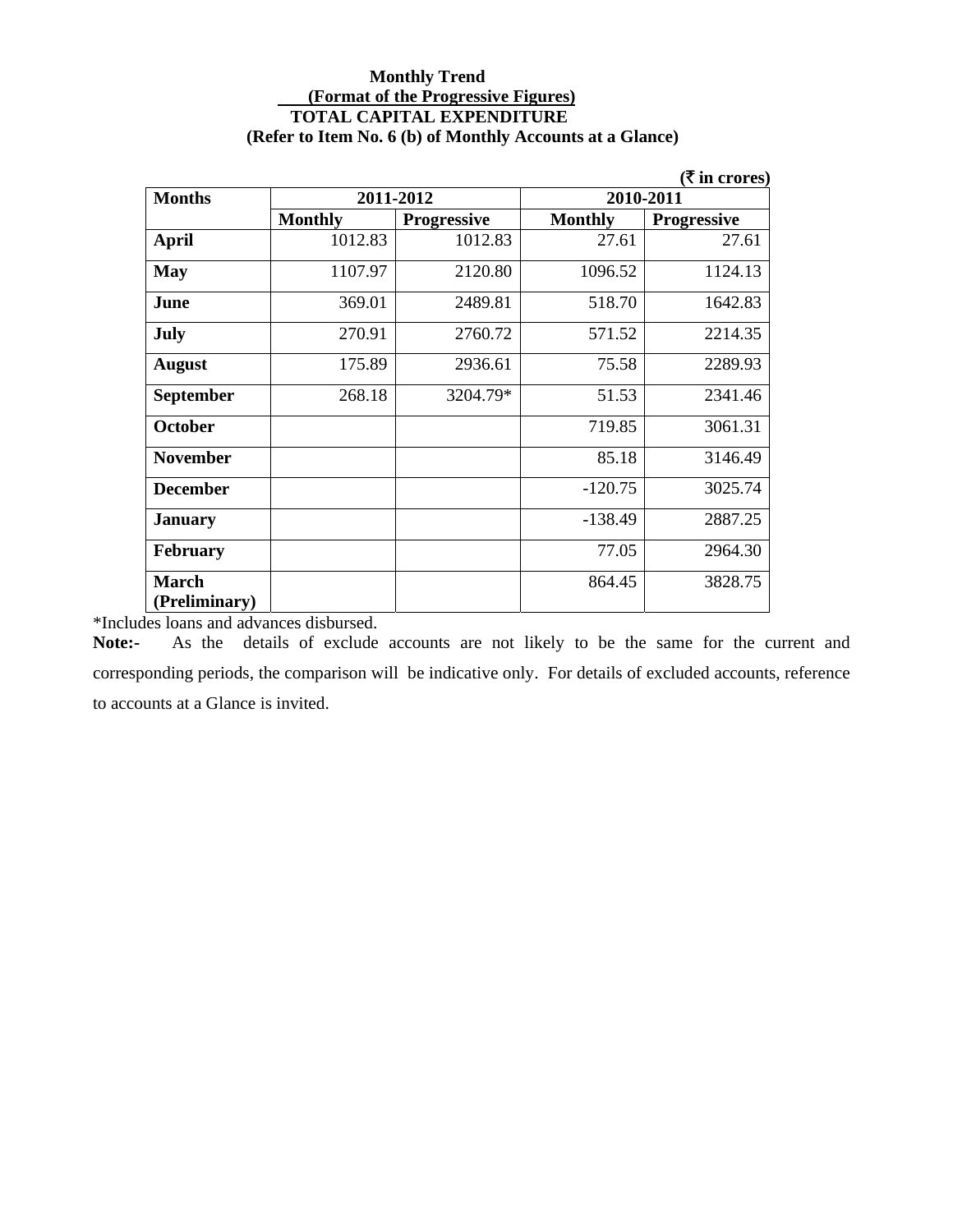#### **Monthly Trend (Format of the Progressive Figures) Revenue Surplus Deficit (Refer to Item No. 7of Monthly Accounts at a Glance)**

| $(\bar{\bar{\mathbf{x}}}$ in crores) |                |                    |                |                    |  |
|--------------------------------------|----------------|--------------------|----------------|--------------------|--|
| <b>Months</b>                        | 2011-2012      |                    | 2010-2011      |                    |  |
|                                      | <b>Monthly</b> | <b>Progressive</b> | <b>Monthly</b> | <b>Progressive</b> |  |
| <b>April</b>                         | 775.41         | 775.41             | $-155.46$      | $-155.46$          |  |
| <b>May</b>                           | 337.90         | 1113.31            | 632.40         | 476.94             |  |
| June                                 | $-872.00$      | 241.31             | $-475.86$      | 1.08               |  |
| July                                 | $-175.68$      | 65.63              | $-466.26$      | $-465.18$          |  |
| <b>August</b>                        | 363.98         | 429.61             | 612.53         | 147.35             |  |
| September                            | 248.08         | $-181.53$          | $-675.46$      | $-528.11$          |  |
| <b>October</b>                       |                |                    | $-246.45$      | $-774.56$          |  |
| <b>November</b>                      |                |                    | 849.69         | 75.13              |  |
| <b>December</b>                      |                |                    | $-236.21$      | $-161.08$          |  |
| <b>January</b>                       |                |                    | $-18.00$       | $-179.08$          |  |
| <b>February</b>                      |                |                    | 324.01         | 144.93             |  |
| <b>March</b>                         |                |                    | $-2767.31$     | $-2622.38$         |  |
| (Preliminary)                        |                |                    |                |                    |  |